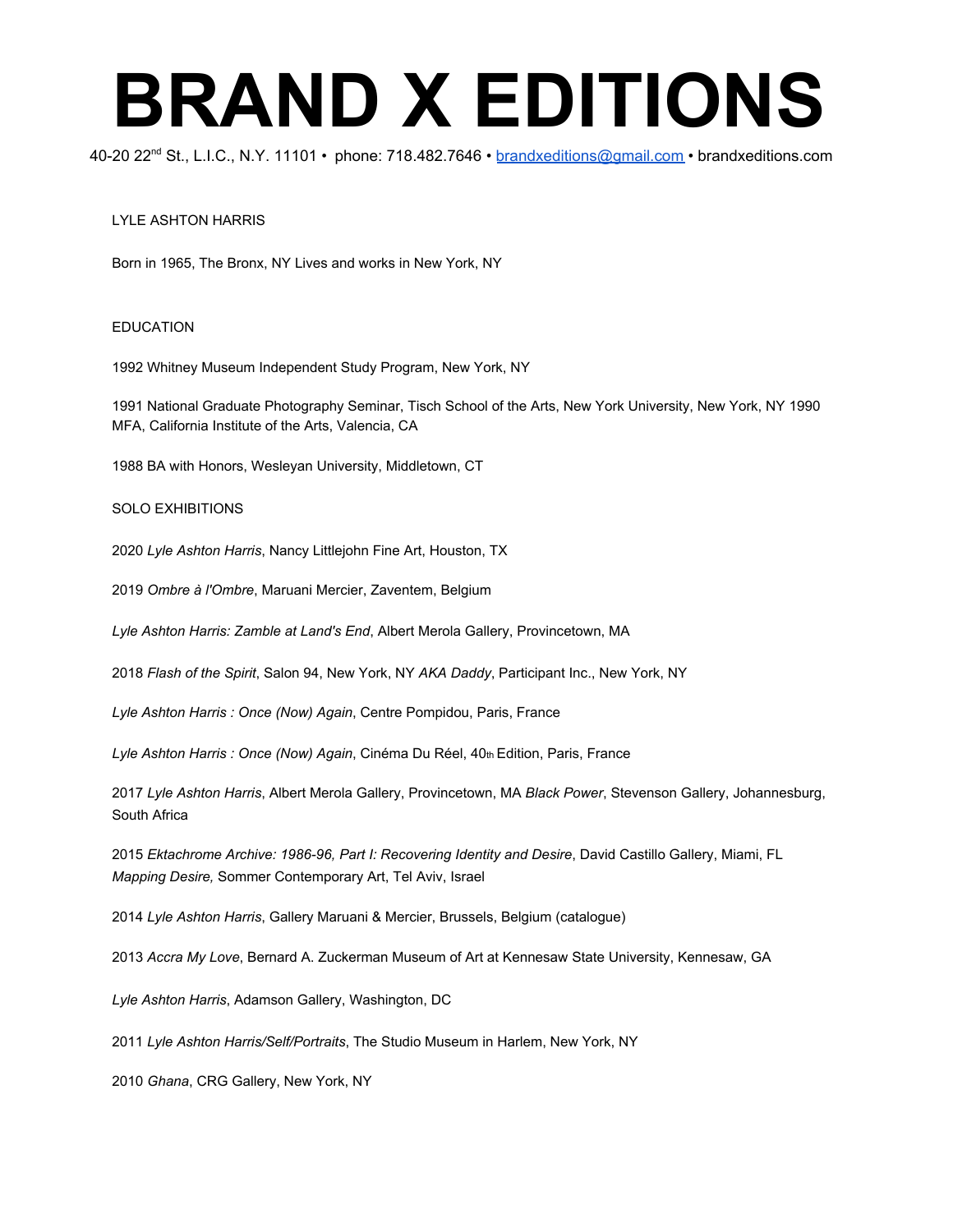40-20 22<sup>nd</sup> St., L.I.C., N.Y. 11101 • phone: 718.482.7646 • <u>[brandxeditions@gmail.com](mailto:brandxeditions@gmail.com)</u> • brandxeditions.com

*Untitled (Black Power)*, Cokkie Snoei Gallery, Amsterdam, Netherlands

2008 *Lyle Ashton Harris: Blow Up*, Scottsdale Museum of Contemporary Art, Scottsdale, AZ (catalogue) *Sketches from the Shore*, The Neil L. and Angelica Zander Rudenstine Gallery, Harvard University. Cambridge, MA

*Lyle Ashton Harris,* Adamson Gallery, Washington, DC

2004 *Blow Up*, Rhona Hoffman Gallery, Chicago, IL Galerie Nathalie Obadia, Paris, France

2003 *Memoirs of Hadrian*, CRG Gallery, New York, NY

2002 *New Work*, Baldwin Gallery, Aspen, CO

1999 *20 x 24*, Aldrich Museum of Contemporary Art, Ridgefield, CT (catalogue)

1998 *Distillation*, Galerie Analix Forever, Geneva, Switzerland

*Alchemy* [collaboration with Thomas Allen Harris], New Langton Arts, San Francisco, CA (catalogue) *Alchemy* [collaboration with Thomas Allen Harris], Corcoran Gallery of Art, Washington, DC (catalogue)

1997 *The White Face Series*, Thomas Erben Gallery, New York, NY

1996 *The Watering Hole*, Jack Tilton Gallery, New York, NY

*Lyle Ashton Harris, Selected Photographs: The First Decade,* Centro de Arte Euroamericano, Caracas, Venezuela (catalogue)

1994 *The Good Life*, Jack Tilton Gallery, New York, NY

1993 *Americas*, Simon Watson's Living Room, New York, NY

*Face*, New Museum of Contemporary Art, Broadway Window, New York, NY GROUP EXHIBITIONS

2020

*Art After Stonewall, 1969-1989,* Columbus Museum of Art, OH

*The World's Game: Fútbol and Contemporary Art* , El Paso Museum of Art, Texas

*African Cosmologies: Photography, Time, and the Other*, Houston FotoFest, Houston TX

*Photography's Last Century: The Collection of Ann Tenenbaum and Thomas H. Lee*., The Metropolitan Museum of Art, New York, NY (forthcoming)

*All of Them Witches*, Jeffrey Deitch Inc., Los Angeles, CA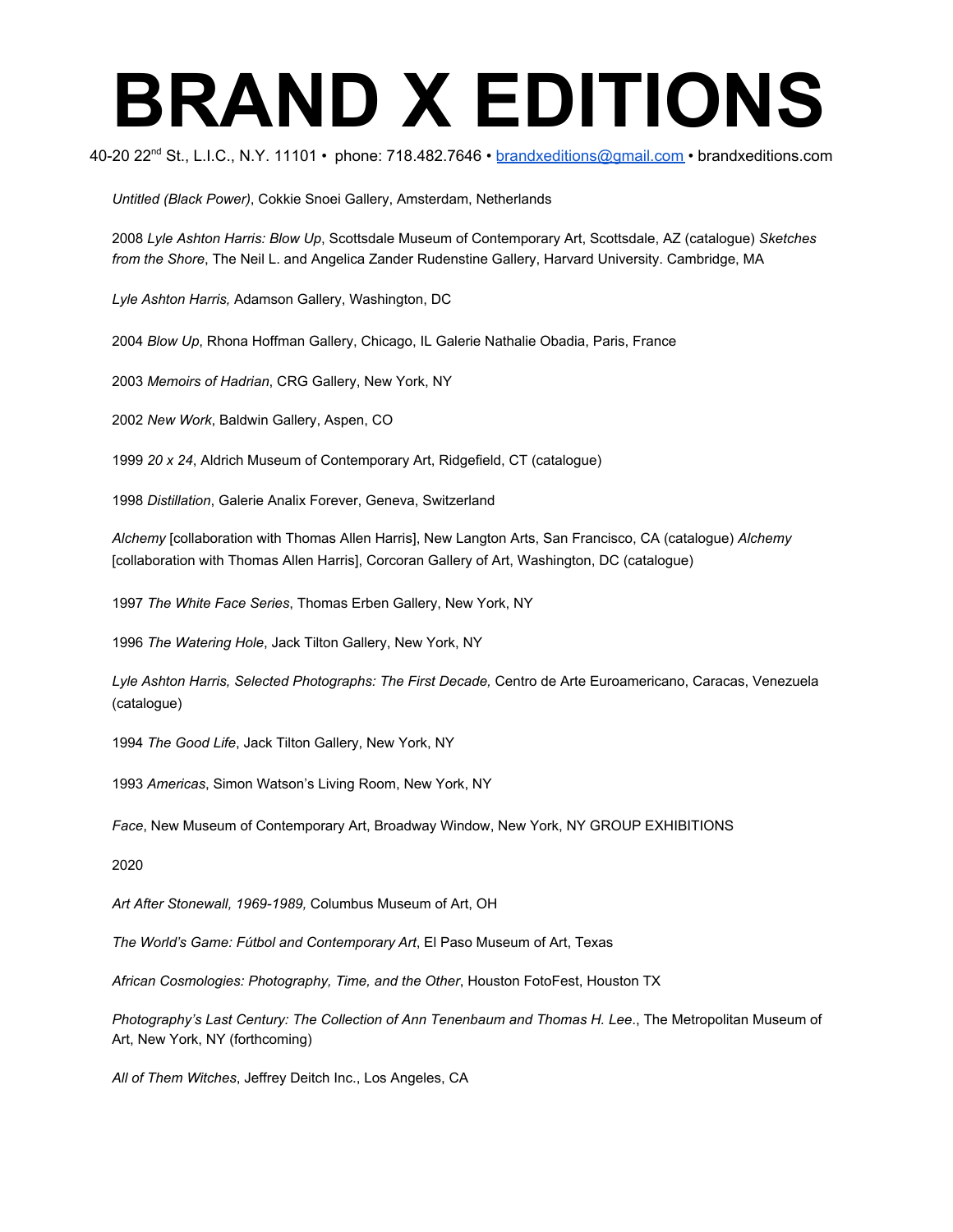40-20 22<sup>nd</sup> St., L.I.C., N.Y. 11101 • phone: 718.482.7646 • <u>[brandxeditions@gmail.com](mailto:brandxeditions@gmail.com)</u> • brandxeditions.com

*Abortion is Normal*, Galerie Eva Presenhuber, New York, NY

*The Sodomite Invasion: Experimentation Politics and Sexuality in the work of Jimmy DeSana and Marlon T. Riggs*, Griffin Art Projects, Vancouver, Canada

*Tell Me Your Story*, Kunsthal KaDE, Amersfoort, Netherlands

2019 *Frederick Douglass: Embers of Freedom*, SCAD Museum of Art, Savannah, GA *Unseen: 35 Years of Collecting Photographs,* Getty Museum, Los Angeles, CA

*Better Nights,* The Bass, Miami Beach, FL

*Elements of Vogue: A Case of Radical Performance,* El Museo Universitario del Chopo, Universidad Nacional Autónoma de México, Mexico City, Mexico

*Art after Stonewall, 1969-1989,* Grey Art Gallery, New York University, New York, NY

*Implicit Tensions: Mapplethorpe Now*, Solomon R. Guggenheim Museum, New York, NY

*Basquiat's Defacement: The Untold Story*, Solomon R. Guggenheim Museum, NY

*Life and Limbs, Swiss Institute's Annual Architecture and Design Series*, curated by Anna-Sophie Berger, Swiss Institute, New York, NY

*Kiss My Genders*, Hayward Gallery, London, UK

*Acting Out: Works from the Marieluise Hessel Collection*, CCS Bard Hessel Museum of Art, Annandale-on- Hudson, NY

*Black Refractions: Highlights from The Studio Museum in Harlem,* Museum of the African Diaspora, San Francisco, CA; Gibbes Museum of Art, Charleston, SC; Kalamazoo Institute of Arts, Kalamazoo, MI; Smith College Museum of Art, Northampton, MA; Frye Art Museum, Seattle, WA; and Utah Museum of Fine Arts, Salt Lake City, UT *About Face: Stonewall, Revolt, and the New Queer*, Wrightwood 659, Chicago, IL

*About Things Loved: Blackness and Belonging*, Berkeley Art Museum and Pacific Film Archive, Berkeley, CA

*United by AIDS—An Exhibition about Loss, Remembrance, Activism and Art in Response to HIV/AIDS*,

MIGROS Museum, Zurich, Switzerland

*Contemporary Performance*, Florida Museum of Photographic Arts, Tampa, FL

*The Academic Body*, The American Academy in Rome, Rome, Italy

*Open House: Elliott Hundley*, MOCA Los Angeles, Los Angeles, CA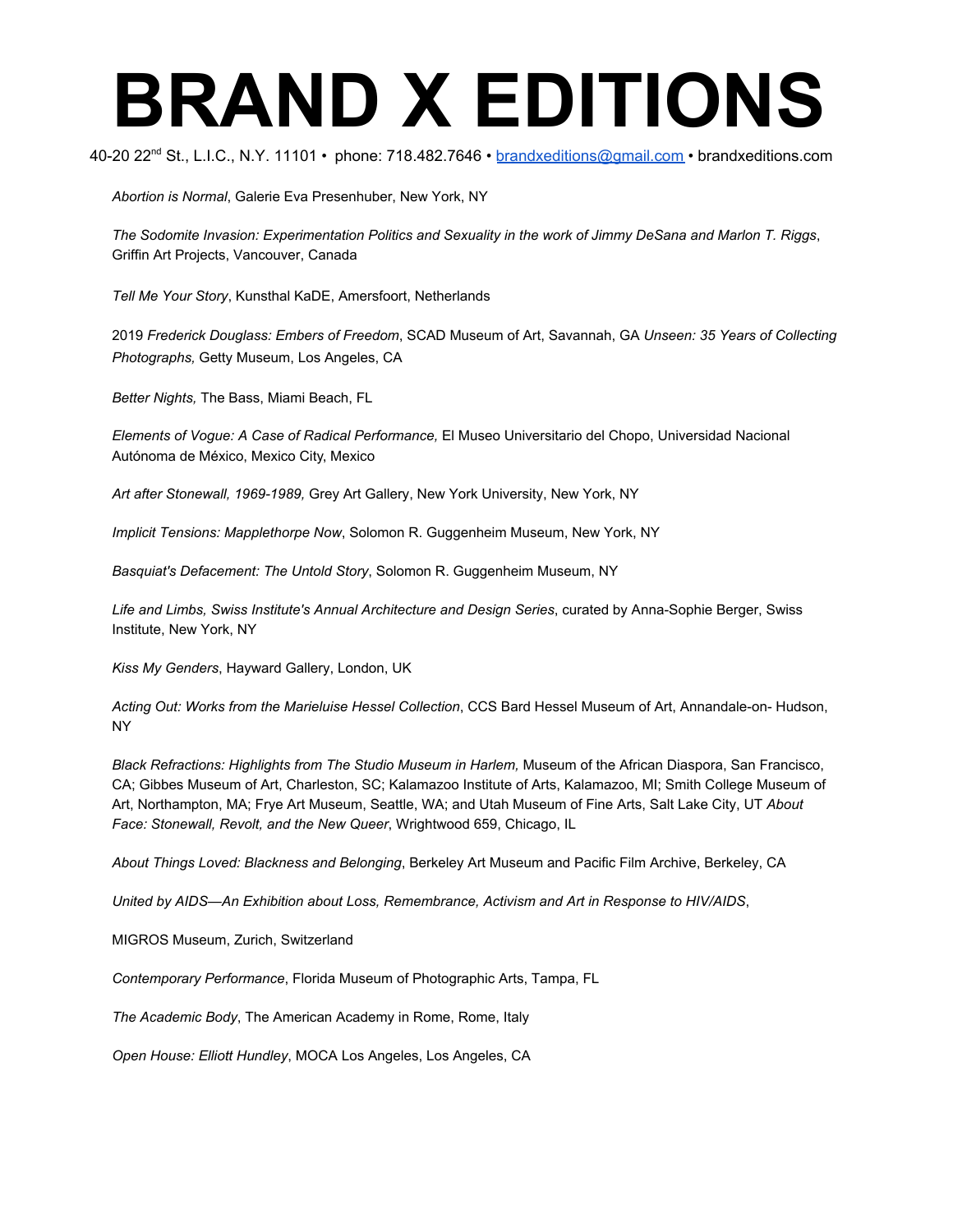40-20 22<sup>nd</sup> St., L.I.C., N.Y. 11101 • phone: 718.482.7646 • <u>[brandxeditions@gmail.com](mailto:brandxeditions@gmail.com)</u> • brandxeditions.com

*Michael Jackson: On The Wall*, Bundeskunsthalle, Bonn, Germany

*A Look Back: 50 Years After Stonewall*, For Gansevoort, New York, NY

*United by AIDS–An Exhibition about Loss, Remembrance, Activism and Art in Response to HIV/AIDS*, Migros Museum, Zurich, Switzerland

*MOMA Reopening Exhibition*, Museum of Modern Art, New York, NY

2018 *Intimacy*, curated by Stephen Truax, Yossi Milo Gallery, New York, NY *The World's Game: Fútbol and Contemporary*, Pérez Art Museum Miami, FL

*Family Pictures,* Columbus Museum of Art, Columbus, OH; traveled to Milwaukee Art Museum *ReSignifications Revisted,* Casa Italiana Zerilli-Marimò, New York, NY

*ReSignifications,* Ethelbert Cooper Gallery of African and African American Art, Cambridge, NY

*Muse: Mickalene Thomas Photographs and tête-à-tête* , Pomona College Museum of Art, Claremont CA

*Michael Jackson: On the Wall*, National Portrait Gallery, London UK; Grand Palais, Paris, France; Bundeskunsthalle, Bonn, DE

2017 *Artists Need to Create on the Same Scale That Society Has the Capacity to Destroy, Part I*, Mana Contemporary, Jersey City, NJ

*20/20: The Studio Museum in Harlem and Carnegie Museum of Art*, Carnegie Museum of Art*,* Pittsburgh, PA *Picture Industry*, CCS Bard Hessel Museum of Art, Annandale-on-Hudson, NY

*About Face: Contemporary Portraiture*, Southampton Arts Center, Southampton, NY

*The Whitney Biennial,* Whitney Museum of American Art, New York, NY

*40 Years: Part 3 Political*, Rhona Hoffman Gallery, Chicago, IL

2016 *Incerteza Viva/Live Uncertainity*, 32nd Bienal de São Paulo, São Paulo, Brazil

*65 Works Selected by James Welling: Exhibition and Sale to Benefit the Foundation of Contemporary Art,*

David Zwirner Gallery, New York, NY

*Joy Syringe*, Practice, New York, NY

*tête-à-tête* , David Castillo Gallery, Miami, FL

*Live Uncertainty*, 32nd Bienal de São Paulo, São Paulo, Brazil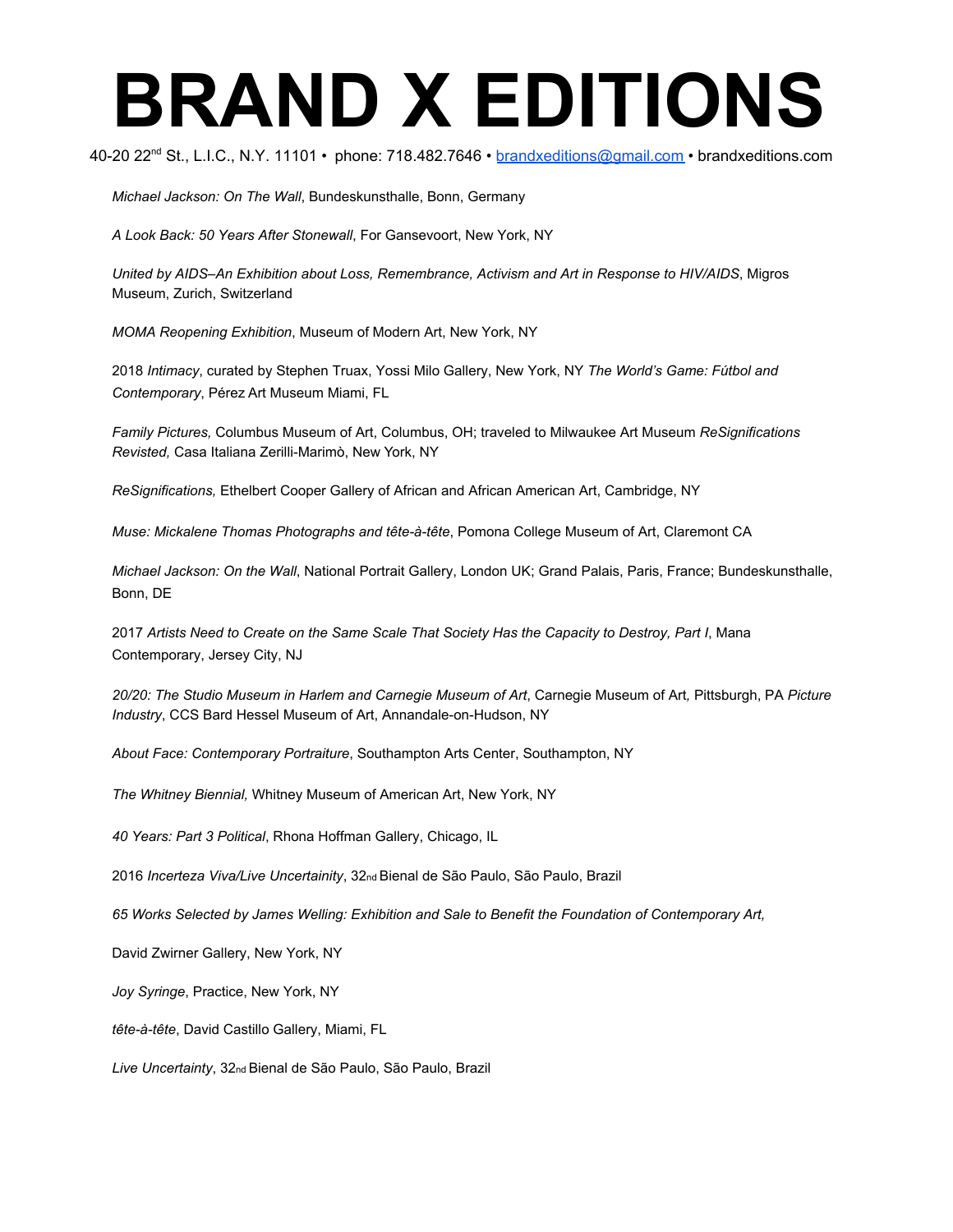40-20 22<sup>nd</sup> St., L.I.C., N.Y. 11101 • phone: 718.482.7646 • <u>[brandxeditions@gmail.com](mailto:brandxeditions@gmail.com)</u> • brandxeditions.com

*In Context: Africans in America*, Goodman Gallery, Johannesburg, South Africa

*The Quiet Violence of Dreams*, Stevenson Gallery, Johannesburg, South Africa

*Public, Private, Secret*, International Center of Photography, New York, NY

*The Grace Jones Project*, Museum of the African Diaspora, San Francisco, CA

*All New Women*, Colorado Springs Fine Arts Center, Colorado Springs, CO

*ReSignifications: Imagining the Black Body and Re-Staging Histories*, Villa La Pietra, New York University,

Florence, Italy

*Muse: Mickalene Thomas Photographs and tête-à-tête* , Aperture Gallery, New York, NY

Traveling 2016-2018 to MICA, Baltimore, MD; MOCA, Virginia Beach, Virginia; Georgia Museum of Art, Athens, GA; Pomona College Museum of Art, Claremont, CA; Henry Art Gallery, Seattle, WA; The Dayton Art Institute, Dayton, OH; African Art Museum, Philadelphia, PA; Wesleyan University, Middletown, CT

*Still/Moving: Photographs and Video Art from the DeWoody Collection*, Norton Museum of Art,

West Palm Beach, FL

*Human Interest: Portraits from the Whitney's Collection*, Whitney Museum of American Art, New York, NY

2015 *Manifest Justice*, Task Force, Gallery, Los Angeles, CA

*Concealed: Selections from the Permanent Collection*, The Studio Museum in Harlem, New York, NY

*Salon Style*, The Studio Museum in Harlem, New York, NY

*ARSENALE 2015: Kyiv International Biennale of Contemporary Art*, Mystetskyi Arsenal National Cultural-Art and Museum Complex, Kyiv, Ukraine (catalogue)

*ReSignifications*, Villa La Pietra, Florence, Italy

*Nero su Bianco,* American Academy in Rome, Rome, Italy

*The New York Times Magazine Photographs*, Hunter Museum of American Art, Chattanooga, TN

2014 *Classical Nudes and the Making of Queer History*, Leslie + Lohman Museum of Gay and Lesbian Art, New York, NY

*American Photography: Recent Acquisitions from the Museum of Modern Art*, Paris Photo, Paris, France *The New York Times Magazine Photographs*, Aperture Foundation Gallery, New York, NY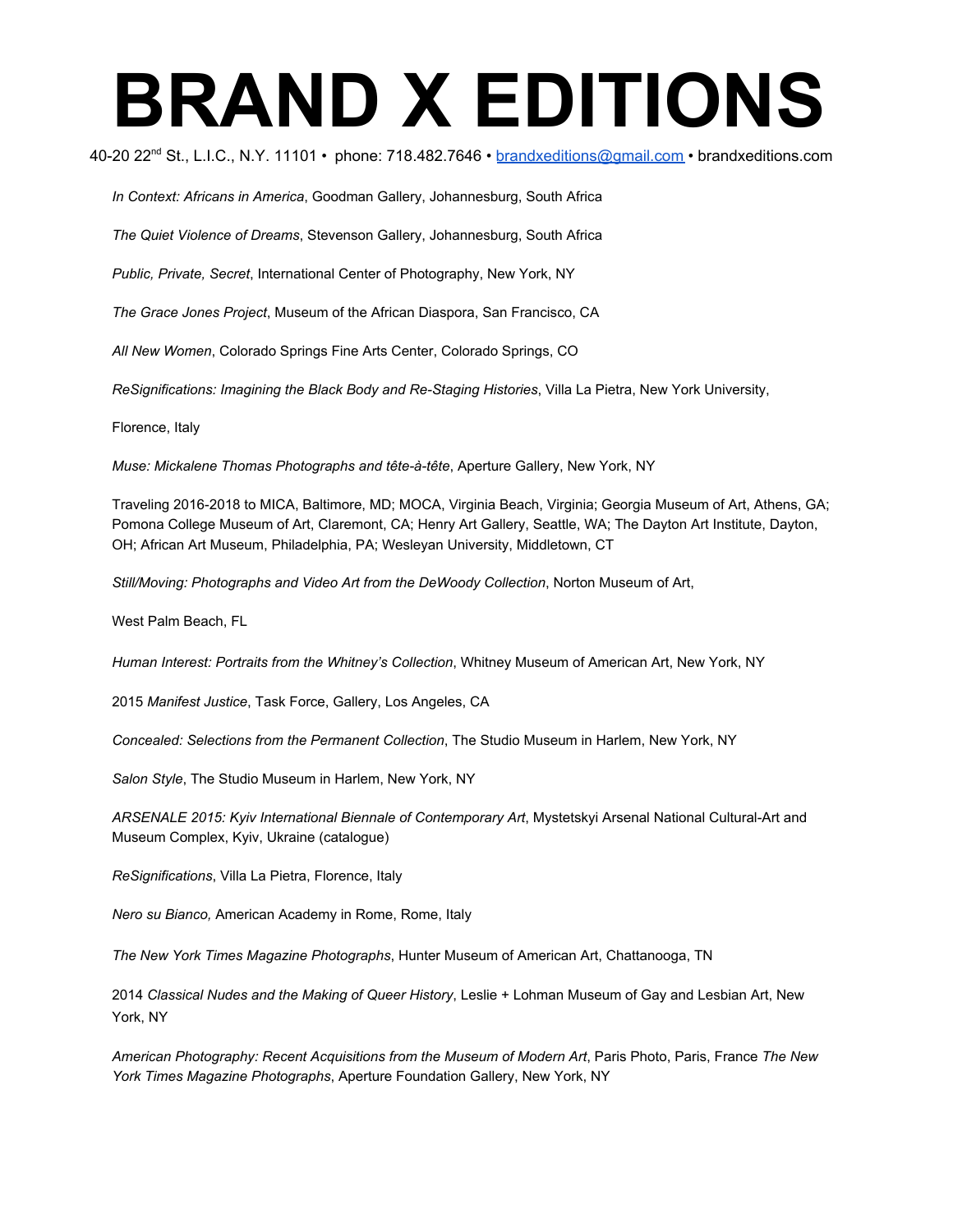40-20 22<sup>nd</sup> St., L.I.C., N.Y. 11101 • phone: 718.482.7646 • <u>[brandxeditions@gmail.com](mailto:brandxeditions@gmail.com)</u> • brandxeditions.com

*Africa Now: Political Patterns*, The Seoul Museum of Art, Seoul, South Korea

*Amerika*, David Castillo Gallery, Miami, FL

*Speaking of People: Ebony, Jet and Contemporary Art*, The Studio Museum in Harlem, New York, NY *Rauschenberg: Collecting & Connecting Light, Mirror, and Mirage: Capturing Ephemeral Nature*, Nasher Museum of Art at Duke University, Raleigh-Durham, NC

*Radical Presence*, Walker Art Center, Minneapolis, MN

*Metabolic Bodies*, David Castillo Gallery, Miami, FL

*Left Coast: Recent Acquisitions of Contemporary Art,* Santa Barbara Museum of Art, Santa Barbara, CA

*Fútbol: The Beautiful Game* , Los Angeles County Museum of Art, Los Angeles, CA

*The New York Times Magazine Photographs*, Museum of Contemporary Art, Jacksonville, FL

*Bad Conscience*, Metro Pictures, New York, NY

*Radical Presence: Black Performance in Contemporary Art — Part 2*, The Studio Museum in Harlem,

New York, NY

2013 *Radical Presence: Black Performance in Contemporary Art — Part 1*, Grey Art Gallery, New York, NY *The New York Times Magazine Photographs*, Fotofestial Lodz, Lodz, Poland

*The New York Times Magazine Photographs*, Centro de Extension, Universidad Catolica de Chile, Santiago, Chile *Image Search: Photography from the Collection*, Pérez Art Museum, Miami, FL

*Lunch with Olympia*, Edgewood Gallery, Yale University, New Haven, CT

*Glyphs: Acts of Inscription*, Pitzer College Art Galleries, Claremont, CA

2012 *The Progress of Love*, The Menil Collection, Houston, TX

*The New York Times Magazine Photographs*, Palau Robert, Barcelona, Spain

*The New York Times Magazine Photographs*, Foam, Amsterdam, Netherlands *Radical Presence*, Contemporary Arts Museum Houston, Houston, TX

*The Bearden Project*, The Studio Museum in Harlem, New York, NY

2011 *Hide/Seek: Difference and Desire in American Portraiture*, Brooklyn Museum of Art, Brooklyn, NY (catalogue) *The New York Times Magazine Photographs*, Eglise Sainte Anne, Arles. France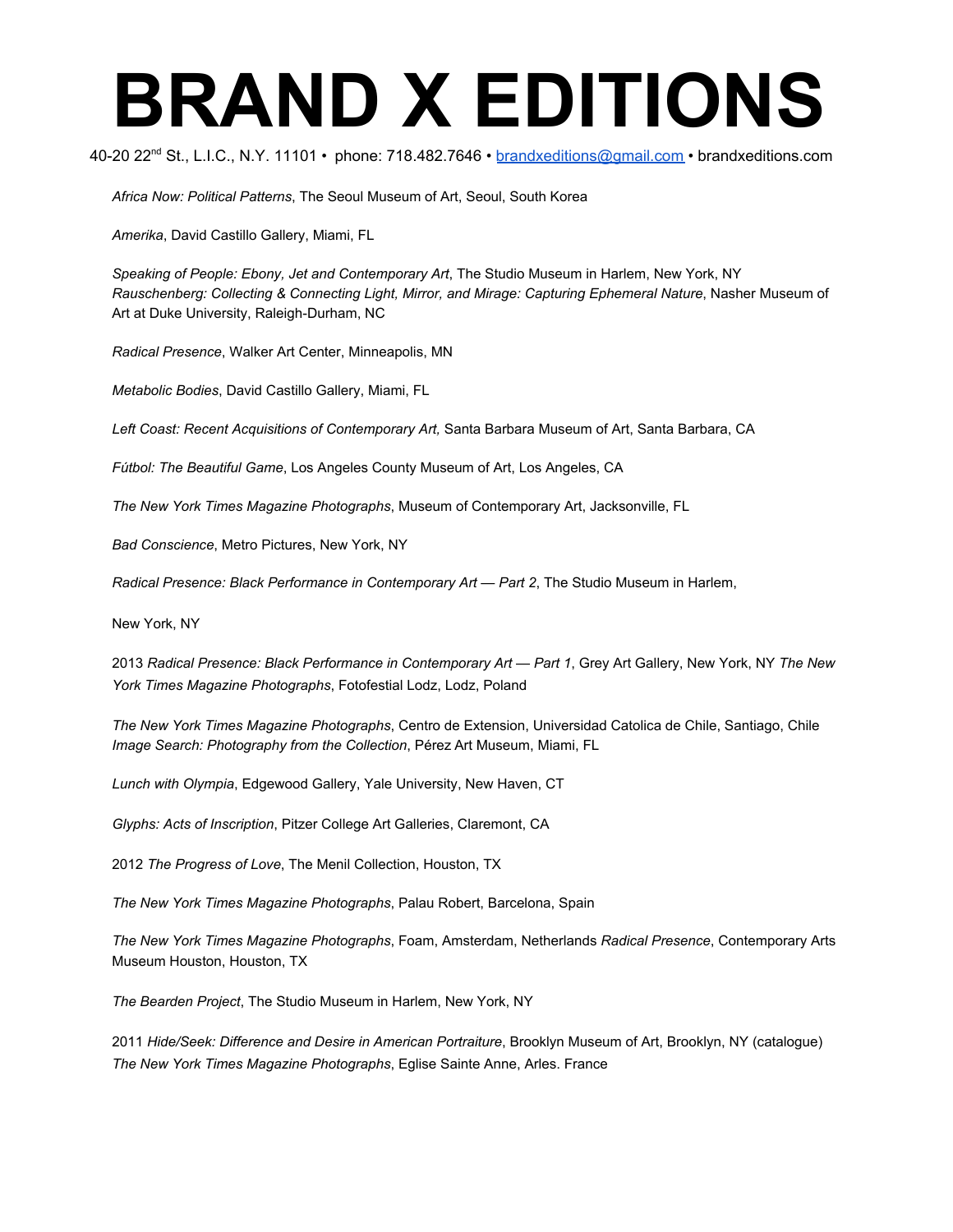40-20 22<sup>nd</sup> St., L.I.C., N.Y. 11101 • phone: 718.482.7646 • <u>[brandxeditions@gmail.com](mailto:brandxeditions@gmail.com)</u> • brandxeditions.com

2010 *Hide/Seek: Difference and Desire in American Portraiture*, Smithsonian National Portrait Gallery, Washington, DC (catalogue)

*Off the Wall*, Whitney Museum, New York, NY (catalogue)

*Africa: See You, See Me*, Africa.Cont, Lisbon, Portugal

Traveling 2010-2013 to Museu Da Cidade – Pavilhão Preto, Lisbon, Portugal; Fondazione Studio Marangoni, Florence, Italy; Li-Space, Beijing, China; Officine Fotografiche, Rome, Italy; Nike Art Gallery and National Museum of Lagos, Lagos, Nigeria; Goethe Institut, Dakar, Senegal; Macao Museum of Art, Macao, China

*The Global Africa Project*, Museum of Arts and Design, New York, NY (catalogue)

Traveling 2010 - 2013 to Reginald Lewis Museum, Baltimore, ME; High Museum, Atlanta, GA; Seattle Art Museum, Seattle, WA; Tacoma Art Museum, Tacoma, WA; Bellevue Art Museum, Bellevue, WA

*Ghana: Who Knows Tomorrow*, Dei Centre for the Study of Contemporary African Art, Accra, Ghana (catalogue)

2009 *Mixed Signals: Artists Consider Masculinity in Sports*, Independent Curators International, New York, NY Traveling 2009 – 2011 to Cranbrook Art Museum, Bloomfield Hills, MI; Center for Art, Design and Visual Culture, Baltimore, MD; Wexner Center for the Arts, Columbus, OH; Art Gallery of Calgary, Calgary, Alberta, Canada; Middlebury College Museum of Art, Middlebury, VT; Andy Warhol Museum, Pittsburgh, PA; Ezra and Cecile Zilkha Gallery, Wesleyan University, Middletown, CT

*The Summer Show*, CRG Gallery, New York, NY

*Kréyol Factory* , Grande Halle de la Villette, Paris, France (catalogue)

2008 *Expenditure*, Busan Biennale 2008, South Korea (catalogue)

*S & M Shrines and Masquerades in Cosmopolitan Times* [Co-curator], 80 Washington Square East Galleries, New York University, New York, NY

2007 *Think with the Senses, Feel with the Mind*, 52nd Venice Biennale, Italy (catalogue)

*For the Love of the Game: Race and Sport in America*, The Wadsworth Atheneum Museum of Art, Hartford, CT

*Photography of the Self: The Legacy of F. Holland Day,* Whitney Museum of American Art, New York, NY

2006 *Crossing the Line: African American Artists in the Jacqueline Bradley and Clarence Otis, Jr. Collection*, Cornell Fine Arts Museum, Winter Park, FL (catalogue)

*Other Families*, Palazzo Cavour, Turin, Italy (catalogue)

*(Not) Gay Art Now*, Paul Kasmin Gallery, New York, NY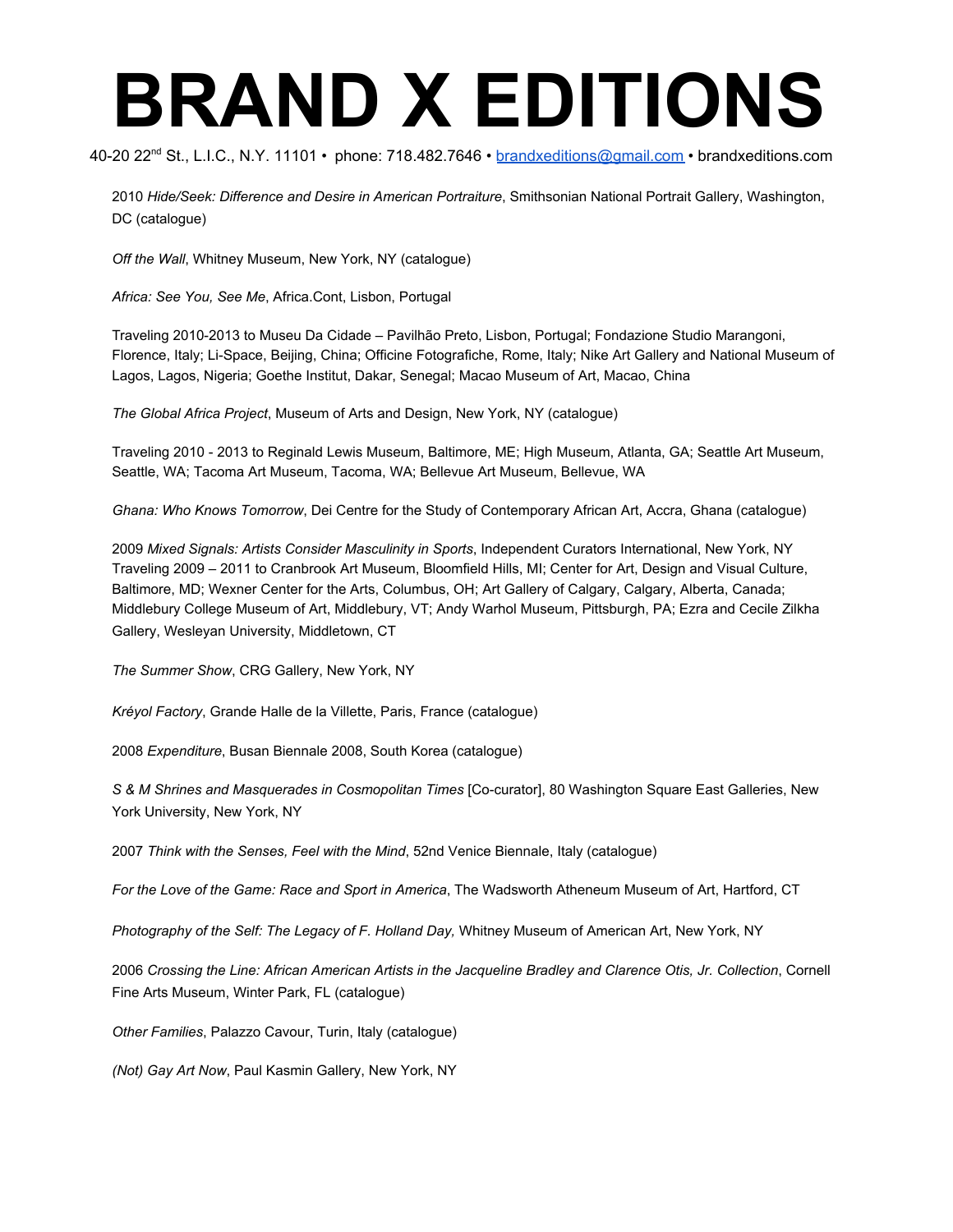40-20 22<sup>nd</sup> St., L.I.C., N.Y. 11101 • phone: 718.482.7646 • <u>[brandxeditions@gmail.com](mailto:brandxeditions@gmail.com)</u> • brandxeditions.com

Shoot the Family, Cranbrook Art Museum, Bloomfield Hills, MI (catalogue)

Traveled to Knoxville Museum of Art, Knoxville, TN; Western Gallery, Western Washington University, Bellingham, WA; David and Sandra Bakalar Gallery, Massachusetts College of Art, Boston, MA; Contemporary Art Museum St. Louis, MO; Columbus College of Art and Design, Columbus, OH.

*The Unhomely: Phantom Scenes in Global Society, 2nd International Biennial of Contemporary Art of Seville*, Seville, Spain (catalogue)

2005 *African Queen*, The Studio Museum in Harlem, New York, NY

*Double Consciousness: Black Conceptual Art Since 1970,* Contemporary Arts Museum, Houston, TX (catalogue) *Earth and Memory: African and African American Photography*, Elizabeth Stone Harper Gallery, Presbyterian College, Clinton, SC

*Identità & Nomadismo* , Palazzo delle Papesse, Centro Arte Contemporanea, Siena, Italy (catalogue)

*Male Desire Two*, Mary Ryan Gallery, New York, NY

2004 *Disparities and Deformations: Our Grotesque*, SITE Santa Fe's Fifth International Biennial, Santa Fe, NM (catalogue) *Male Body Image*, Storrs Gallery, University of Connecticut, Storrs, CT

*Neoqueer*, Center on Contemporary Art, Seattle, WA

*The Muse*, Leslie Tonkonow Artworks + Projects, New York, NY

2003 *African American Artists in Los Angeles - A Survey Exhibition: Fade (1990-2003)*, Luckman Gallery, California State University Los Angeles, Los Angeles, CA

*The Alumni Show*, Zilkha Gallery, Wesleyan University, Middletown, CT

*American Tableaux: Many Voices, Many Stories*, Miami Art Museum, Miami, FL

Love Supreme, La Criée Centre d'Art Contemporain, Rennes, France (catalogue)

*Only Skin Deep: Changing Visions of the American Self*, International Center of Photography,

New York, NY (catalogue)

Traveled to Seattle Art Museum, Seattle, WA; Museum of Photographic Arts, San Diego, CA; San Diego Museum of Art, San Diego, CA

*The Squared Circle: Boxing in Contemporary Art*, Walker Art Center, Minneapolis, MN (catalogue)

2002 *Goddess*, Galerie Lelong, New York, NY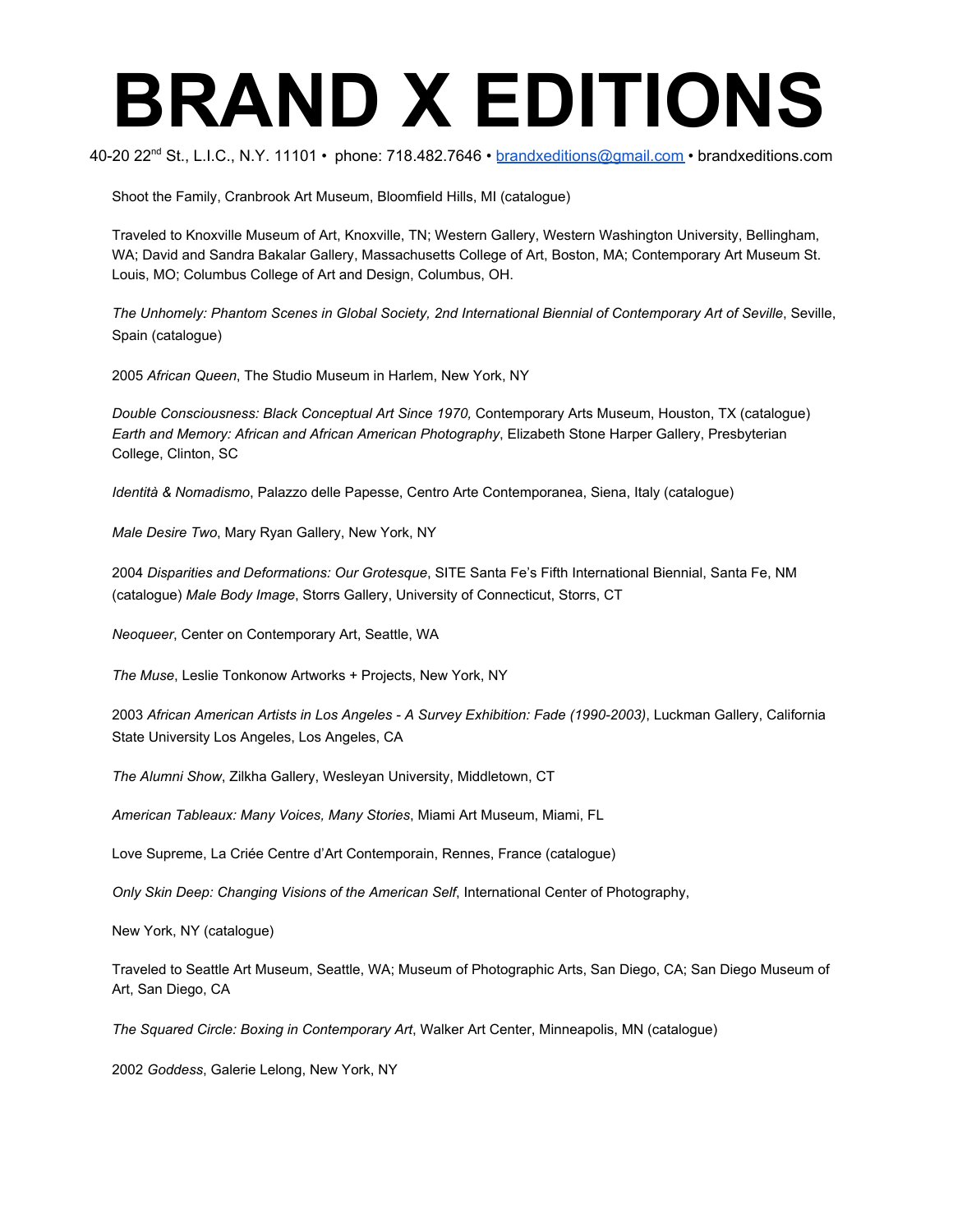40-20 22<sup>nd</sup> St., L.I.C., N.Y. 11101 • phone: 718.482.7646 • <u>[brandxeditions@gmail.com](mailto:brandxeditions@gmail.com)</u> • brandxeditions.com

*Typical Men: Recent Photography of the Male Body by Men*, Gallery of Modern Art, Glasgow, Scotland

2001 *Reflections in Black: A History of Black Photographers 1840 to the Present*, Smithsonian Institution, Washington, DC (catalogue)

*Rome Prize Fellows Show*, The American Academy in Rome, Rome, Italy

2000 *Faith*, The Aldrich Museum of Contemporary Art, Ridgefield, CT *Man & Space*, Guangju Biennale, South Korea (catalogue)

*Masterminds of Mode*, International Fashion Festival, Mitsukoshi Nihonbashi, Tokyo, Japan (catalogue) *Traveled to Kobe Fashion Museum, Kobe, Japan*; Mitsubishi-Jisho Atrium, Fukuoka, Japan

1999 Ghost in the shell: Photography and the Human Soul, 1850 - 2000, Los Angeles County Museum of Art, Los Angeles, CA (catalogue)

*Les Mondes du Sida: Entre Resignation et Espoir*, Centre d'Art Contemporain, Geneva, Switzerland (catalogue) Traveled to Dialogai, Geneva, Switzerland; Centro d'Arte Contemporanea, Bellinzona, Switzerland

*Postcards from Black America*, De Beyerd Center of Contemporary Art, Breda, Netherlands (catalogue)

1998 *1998 Diana.98*, Migros Museum für Gegenwartskunst, Zurich, Switzerland *816*, Galerie Analix B, Paris, France

*Black Nudes: New Identities*, Gay Games, Amsterdam, Netherlands *Millenovecento*, Galerie Analix B Polla & C Cargnel, Paris, France *Welcome*, Città Sant'Angelo, Pescara, Italy

1997 *Adrift*, Bard College, Annandale-on-Hudson, NY (catalogue)

*Bang! The Gun as Image*, Museum of Fine Arts, Florida State University, Tallahassee, FL

*Face & Figure: Contemporary Art*, Museum of Fine Arts, Boston, MA

Rrose is a Rrose is a Rrose: Gender Performance in Photography,

The Solomon R. Guggenheim Museum, New York, NY (catalogue),Traveled to The Andy Warhol Museum, Pittsburgh, PA

*Scene of the Crime*, Hammer Museum, Los Angeles, CA (catalogue)

*Selections from the Audrey & Sydney Irmas Collection of Photographic Self Portraits: 1940-96*, Los Angeles County Museum of Art, Los Angeles, CA

*This End Up: Selections from the collection of Robert J. Shiffler*, Cleveland Center for Contemporary Art, Cleveland, OH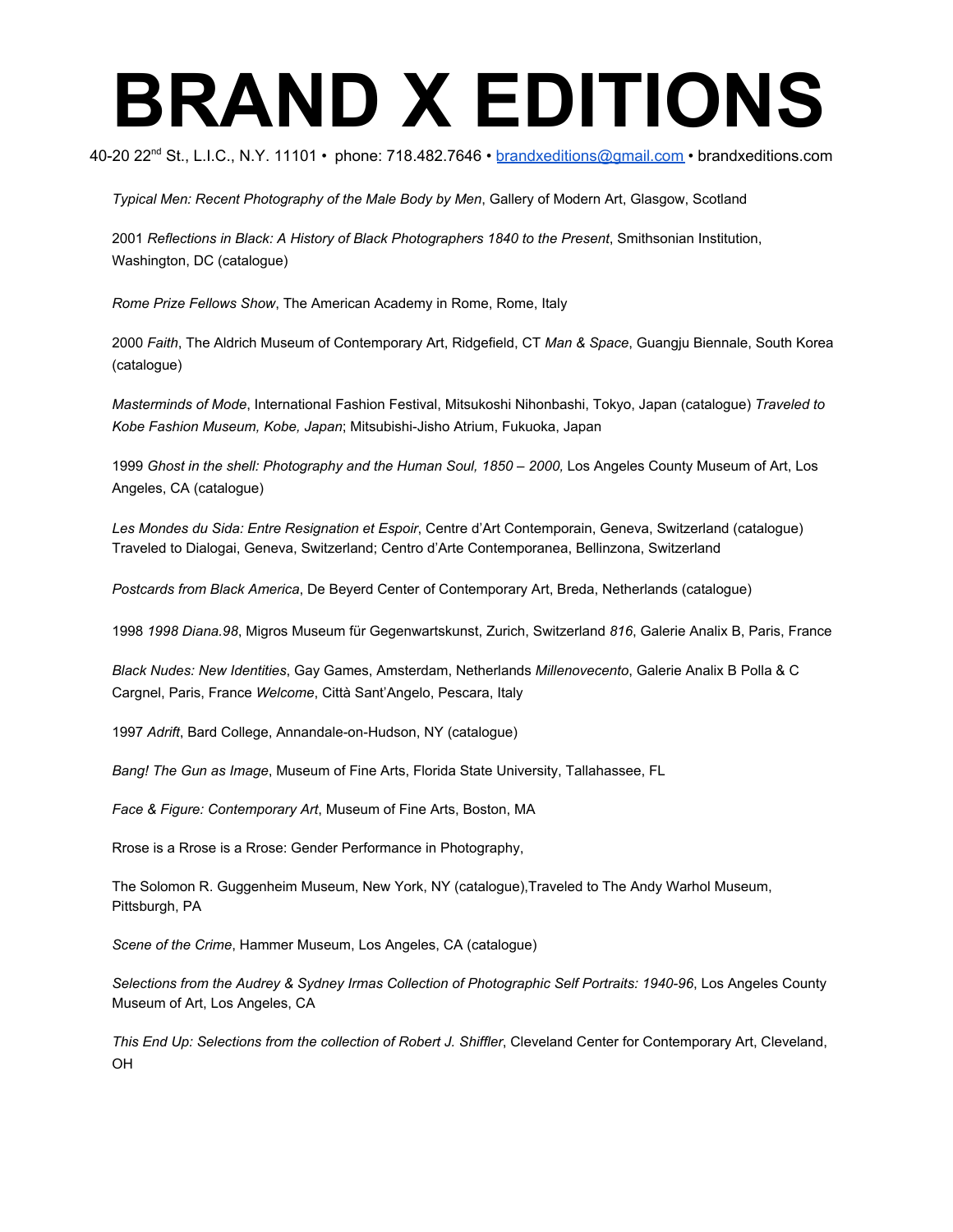40-20 22<sup>nd</sup> St., L.I.C., N.Y. 11101 • phone: 718.482.7646 • <u>[brandxeditions@gmail.com](mailto:brandxeditions@gmail.com)</u> • brandxeditions.com

1996 *Hotter than July*, Margo Leavin Gallery, Los Angeles, CA

*Interzones*, Kunstforeningen, Copenhagen, Denmark, Traveled to Konstmuseum, Uppsala, Sweden *Persona*, Renaissance Society at the University of Chicago, Chicago, IL (catalogue)

*Portraits*, James Graham and Sons, New York, NY

*The Paranoid Machine*, Shoshana Wayne Gallery, Santa Monica, CA

1995 *Desire – Borealis*, 7, Helsinki City Museum and The Nordic Arts Centre, Helsinki, Finland (catalogue) Traveled to Louisiana Museum of Modern Art, Humlebæk, Denmark

*Face Value: American Portraits*, The Parrish Art Museum, Southampton, NY (catalogue)

*Traveled to Wexner Center for the Arts*, Columbus, OH; Tampa Museum of Art, Tampa, FL

*Hard Comforts*, Zilkha Gallery, Wesleyan University, Middletown, CT

*Human / Nature*, New Museum of Contemporary Art, New York, NY

*In a Different Light*, Berkeley Art Museum and Pacific Film Archive, Berkeley, CA (catalogue)

*Inside Out: Psychological Self Portraiture,* The Aldrich Museum of Contemporary Art, Ridgefield, CT (catalogue) "Masculine Masquerade", List Visual Arts Center, Massachusetts Institute of Technology, Cambridge, MA (catalogue)

*Mirage: Enigmas of Race, Difference, and Desire*, Institute of Contemporary Art, London, UK (catalogue) *Narcissistic Disturbance*, Ben Maltz Gallery, Otis College of Art and Design, Los Angeles, CA (catalogue) *Pervert*, University of California Irvine Art Gallery, Irvine, CA (catalogue)

*Picture Thoughts*, Ambrosino Gallery, Miami, FL

*P.L.A.N. (Photography Los Angeles Now)*, Los Angeles County Museum of Art, Los Angeles, CA *Traces: The Body in Contemporary Photography*, Bronx Museum of Art, Bronx, NY

*Uncertain Identity II*, Galerie Analix at Basel Art Fair, Geneva, Switzerland

*Video: Immagine e Poggetto- Artisti degli Stati Uniti*, Museo Laboratorio Di Arte, Rome, Italy

1994 *Black Male: Representations of Masculinity in Contemporary American Art*, Whitney Museum of American Art, New York, NY (catalogue); Traveled to Hammer Museum, Los Angeles, CA

*Sincerity and Other Peccadillos* - LAX/'94, The Los Angeles Exhibition Gallery at Barnsdall Art Park, Los Angeles, CA (catalogue)

*Telling . . . Stories*, Randolph Street Gallery, Chicago, IL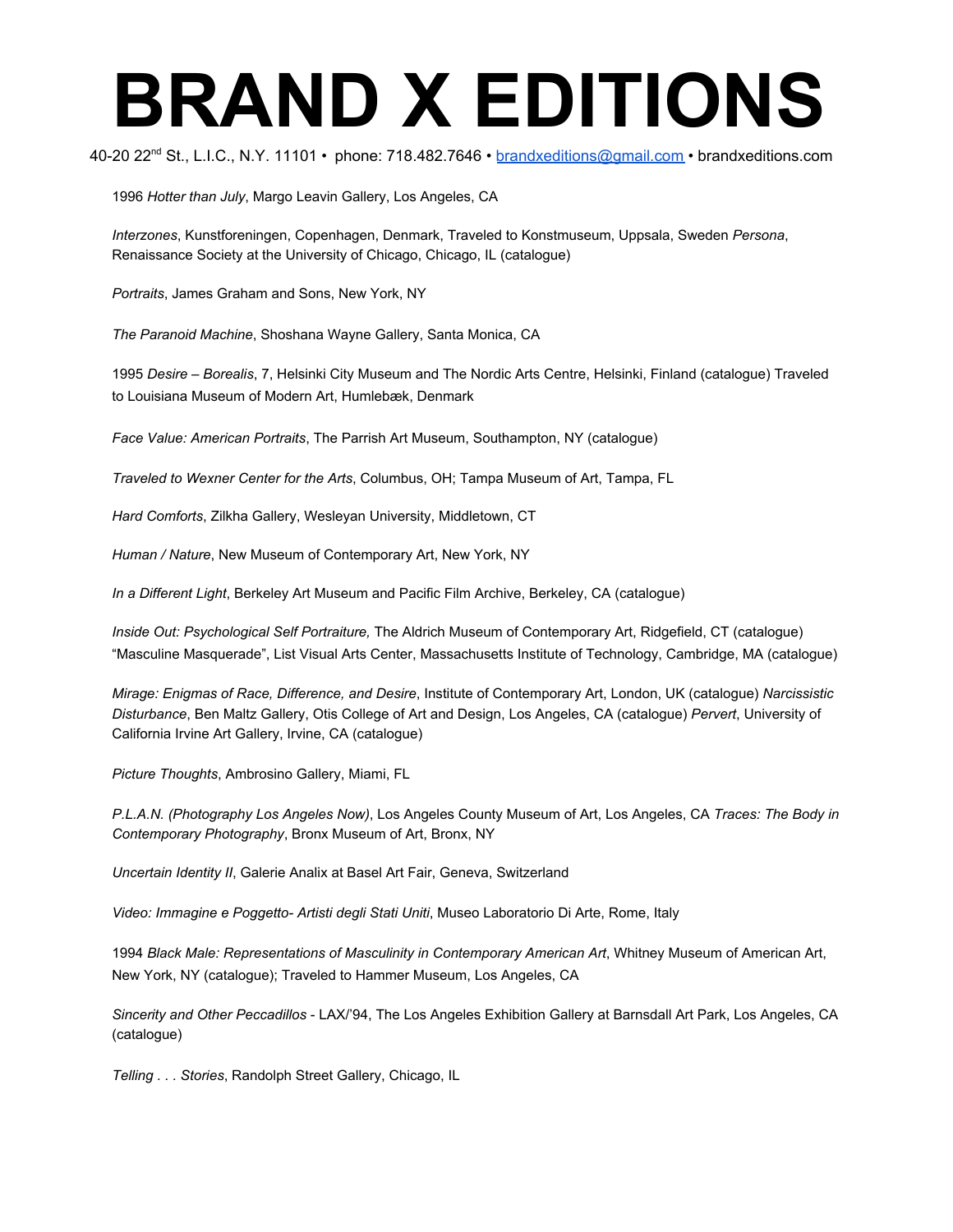40-20 22<sup>nd</sup> St., L.I.C., N.Y. 11101 • phone: 718.482.7646 • <u>[brandxeditions@gmail.com](mailto:brandxeditions@gmail.com)</u> • brandxeditions.com

1993 *42nd Street Art Project: Victory Parade*, Times Square, New York, NY *Ciphers of Identity, University of Maryland*, Baltimore, ME (catalogue)

Traveled to Ronald Feldman Fine Arts, New York. NY; University of South Florida Contemporary Art Museum, Tampa, FL; Fine Arts Gallery, University of California, Irvine, CA; Contemporary Art Center, New Orleans, LA; Woodruff Art Center, Atlanta College of Art, GA; Kemper Museum of Contemporary Art and Design, Kansas City, MO

*Dress Codes*, Institute of Contemporary Art, Boston, MA (video catalogue) *Identifications and Desires*, Real Art Ways, Hartford, CT

*In Out of the Cold*, Yerba Buena Center for the Arts, San Francisco, CA *Markets of Resistance*, White Columns, New York, NY

1992 *Ainsi font font font*, Galerie Rizzo, Paris, France

*Body Politic*, Santa Monica Museum of Art, Santa Monica, CA

*Fever*, Exit Art, New York, NY

*In This World: Robert Flack*, Lyle Ashton Harris, Denise Lessard, Vancouver Contemporary Art Gallery, Vancouver, Canada (catalogue)

1991 *Acquired Visions: Seeing Ourselves Through AIDS*, Studio Museum of Harlem, NY *Disputed Identities,* Camerawork, San Francisco, CA

Traveled to Contemporary Arts Center, New Orleans, LA

*Schwarze Kunst: Konzepte zu Politik und Identitat*, NGBK (Neue Gesellschaft für Bildende Kunst), Berlin, Germany (catalogue)

*Situation*, New Langston Arts, San Francisco, CA

*Someone/Somebody*, Meyers/Bloom Gallery, Los Angeles, CA

1990 *AutoPortraits*, Camerawork, London, UK PERFORMANCES AND SCREENINGS

2019 *Ektachrome Archives,* KW Institute for Contemporary Art, Berlin, Germany *Kunstwerke*, Berlin, Germany

2018 AKA Daddy, Participant Inc., New York, NY

2014 Day With(out) Art: Alternate Endings

Visual Aids, New York, NY (International World AIDS Day Screening)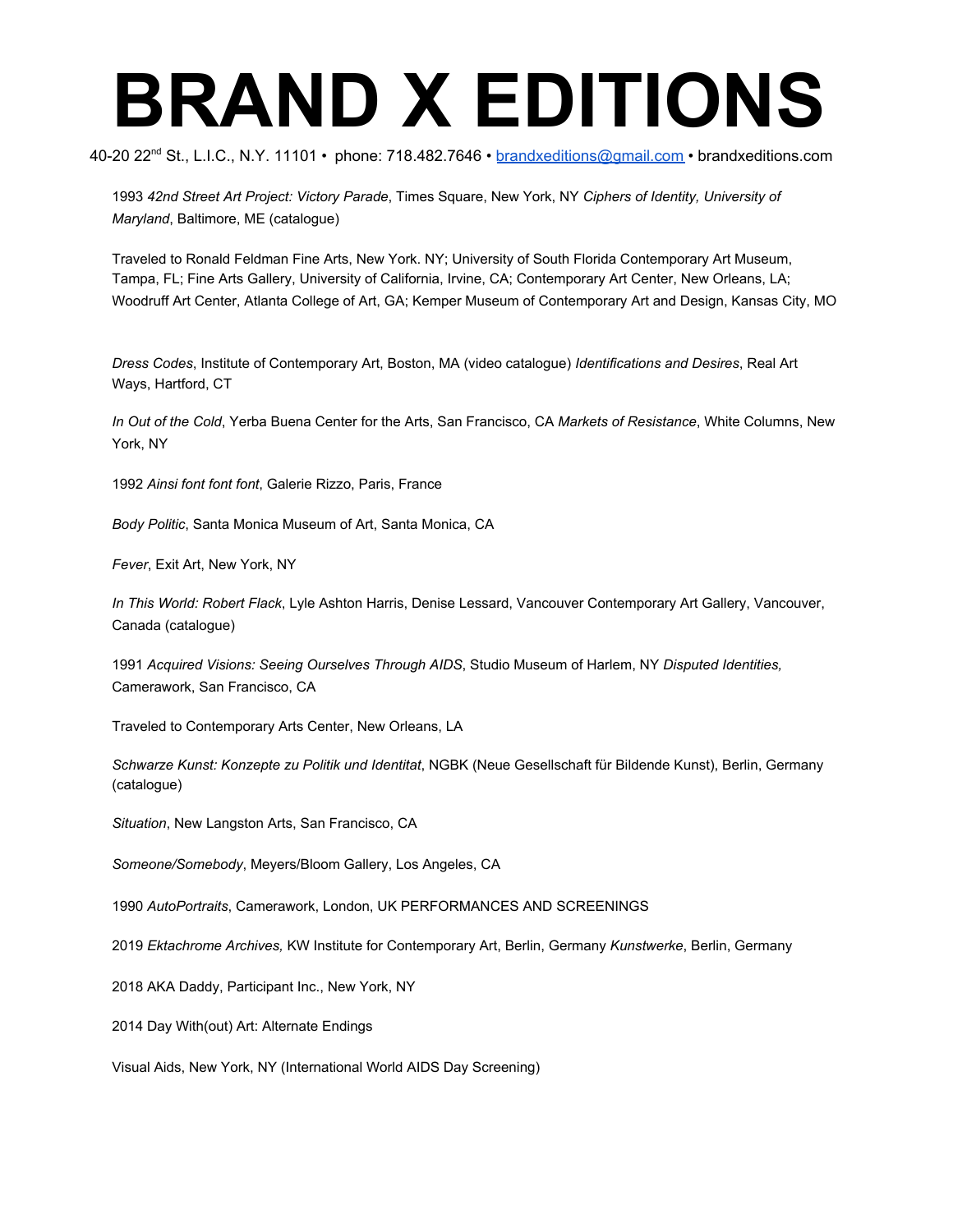40-20 22<sup>nd</sup> St., L.I.C., N.Y. 11101 • phone: 718.482.7646 • <u>[brandxeditions@gmail.com](mailto:brandxeditions@gmail.com)</u> • brandxeditions.com

Traveling to SVA Theatre, BRIC, Hunter College, New School, New Museum, Queens Museum, Brooklyn Museum, Studio Museum in Harlem, New York, NY; Emirates NYU Abu Dhabi, Abu Dhabi, UAE; Center for Curatorial Studies, Bard College, Annandale-on-Hudson, NY; Southern Oregon University, Ashland, OR; LGBT Center, Ohio University, Athens, OH; Indiana University, Bloomington, IN; University of Colorado Art Museum, Boulder, CO; 112 Center for the Arts, SUNY Buffalo, Buffalo, NY; Scripps College, Claremont, CA; Student Live Muticultural Center, Columbus, OH; The Nightingale, Sullivan Galleries at the School of the Art Institute of Chicago, Chicago, IL; Dallas Museum of Art, SMU, Meadows School of the Arts, Davidson Gallery, Dallas, TX; Van Every/Smith Galleries at Davidson College, Davidson, NC; Nasher Museum of Art at Duke University, Durham, NC; Edinburgh College of Arty, Edinburgh, UK; Modern Art Museum of Fort Worth, Fort Worth Contemporary Arts, Fort Worth, TX; Real Art Ways, Hartford, CT; Contemporary Arts Museum Houston, Houston, TX; Space Debris Art, Istanbul, Turkey; LGBT Resource Center, Cornell University, Ithaca, NY; The Charlotte Street Foundation, Kansas City, MO; Museum of Contemporary Art, Loyola Marymount University, Los Angeles, CA; Sheldon Museum of Art, Lincoln NE; Milwaukee LGBT Film/Video Festival @ Milwaukee Institute of Art and Design, Milwaukee, WI; Memphis Brooks Museum of Art, Memphis, TN; Insitute of Gender, Sexuality and Feminist Studies at McGill University, Montreal, Canada; Yale University, New Haven, CT; New Orleans Wellness Center, New Orleans, LA; Chapman University, Orange, CA; ARTSPACE, Peterborough, PA, LGBT Center, Philadelphia, PA, Zero Station, Portland, ME; Pacific Northwest College of Art, Portland State University, Portland, OR; AS220, Providence, RI; Center for Sex and Culture, Magnet, San Francisco, CA; Contemporary Art Museum St. Louis, St. Louis, MO; V-tape, Toronto, Canada; CalArts, Valencia, CA; Virginia Museum of Contemporary Art, Virginia Beach, VA; Transformer, Washington, D.C.

2006 Performing MJ

"Vital Expressions in American Art"

Mar. 17, 2006

The Studio Museum in Harlem, New York, NY

2004 Performing MJ [Keynote Conference Performance]

"Regarding Michael Jackson: Performing Racial, Gender, and Sexual Difference Center Stage" Sept. 24, 2004

Yale University, New Haven, CT

#### BIBLIOGRAPHY

2019 Durón, Maximilíano. "Out Side In: In His Arresting Work, Lyle Ashton Harris Looks to the Recent Past for New Ways Forward," *ARTNews*, 2 April 2019

Frankel, David, "Lyle Ashton Harris," *Artforum*, Print. February 2019

Avgikos, Jan, "Lyle Ashton Harris: *Flash of the Spirit*," *The Brooklyn Rail*, Web. 17 January 2019 Bui, Phong, "Incidental Relays of Memory," *The Brooklyn Rail*, Web. 4 January 2019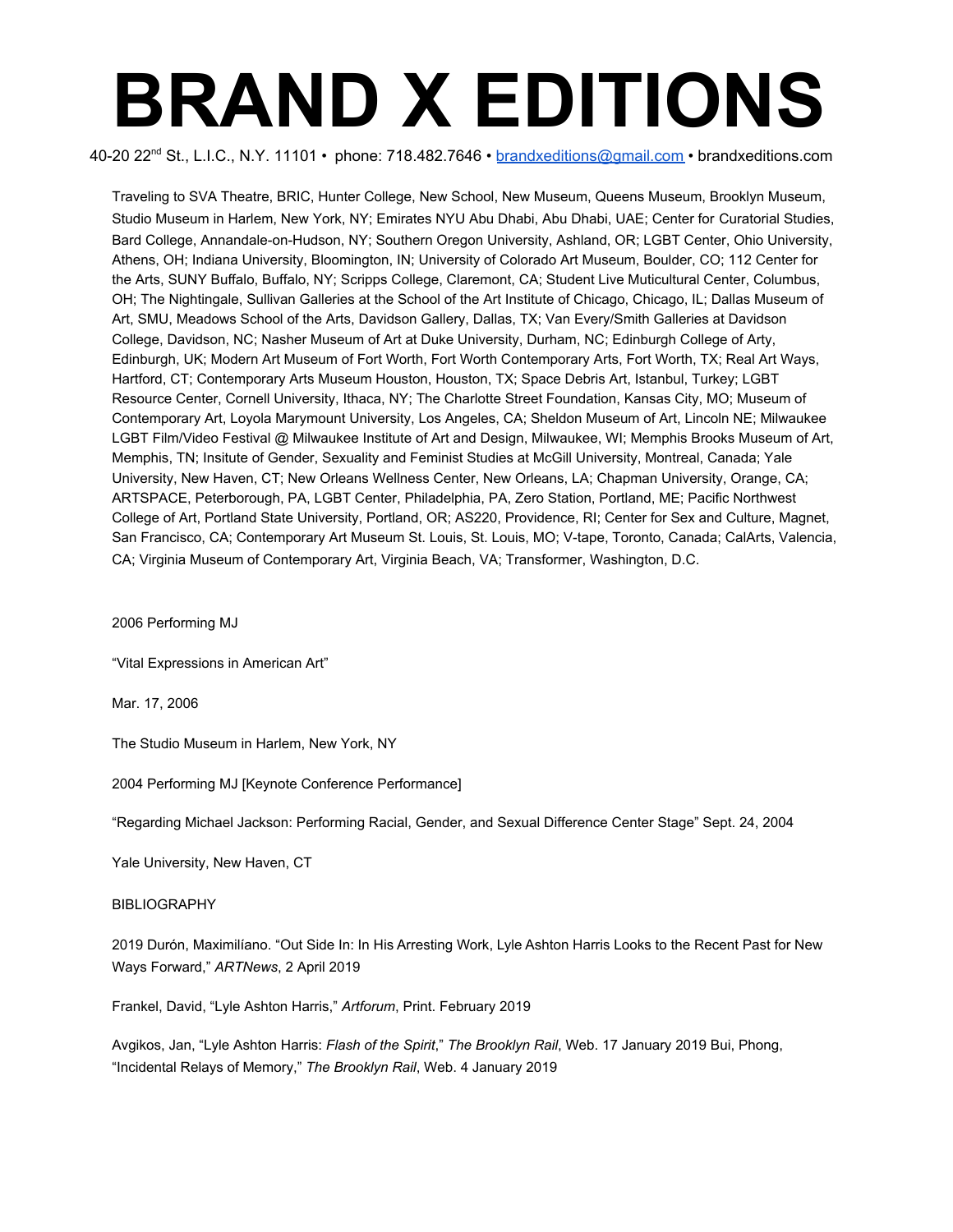40-20 22<sup>nd</sup> St., L.I.C., N.Y. 11101 • phone: 718.482.7646 • <u>[brandxeditions@gmail.com](mailto:brandxeditions@gmail.com)</u> • brandxeditions.com

2018 Hamer, Katy, "Ashton Harris Interviewed by Katy Diamond Hamer," *BOMB*, Web. 18 December 2018 Steinhauer, Jillian, "What to See in New York Art Galleries This Week," *The New York Times*, Web. 12 December 2018

Scott, Andrea K., "The Hallucinatory Reclamation of Lyle Ashton Harris's Masked Self-Portraits," *The New Yorker*, Web. 12 December 2018

DeMarco, Nicole, "these self-portraits explore what it means to be a queer black man in America," *i-D*, Web. 29 November 2018

Akers, Tyler, "Lyle Ashton Harris' Return to Self-Portraiture," Web. *Gayletter*, Web. 21 November 2018 Sargent, Antwaun, "Lyle Ashton Harris on Basquiat, Black Panther, and Afrofuturism's Queer Roots," *New York Magazine Vulture*, Web. 14 November 2018

He, Kunlin, "The Blackness in Lyle Ashton Harris' Photography," *Chinese Photography*, Web. November 2018 Fontaine, Pearl, "Warhol, Janaina Tschäpe, Lyle Ashton Harris, and More Must See Shows in New York," *Whitewall*. Web. 7 November 2018

*Graves, Cassidy Dawn, "Weekend Art Openings: African Masks, Tiny Sculptures, and the Apocalypse," Bedford + Bowery*. Web*.* 7 November 2018

Cascone, Sarah, "Editors' Picks: 17 Things Not to Miss in New York's Art World This Week," *Artnet news*. Web*.* 7 November 2015

"9 Art Events to Attend in New York City This Week," *ARTnews*. Web*.* 5 November 2018

Carrigan, Margaret, "Private View: our pick of November gallery shows," *The Art Newspaper.* Web. 31October 2018

Miss Rosen, "The artist who explored ethnicity, gender, & desire in 90s America," *DAZED*, Web. 8 February 2018

2017 Goldberg, Ariel, "Reviews: Picture Industry," *Art in America*. Web. 24 October 2017

Cotter, Holland, "Glenn Ligon Rethinks the Color Line in the Show 'Blue Black,''" *New York TImes*

2016 Harris, Lyle Ashton. Different but Not Abnormal: "Out" in Africa. Durham, NC: *Duke University Press*, Nka *Journal of Contemporary African Art* #38-39., 2016. Print.

Harris, Lyle Ashton. Blowup IV. Ankara: Kontrast, Autumn 2016. Print.

Harris, Lyle Ashton. Sports Metaphors. Shanghai: Art World #311, 2016. Print.

2015 Okudzeto, Senam and Lyle Ashton Harris. Constructs. Madrid: Exit, 2015, Print.

Harris, Lyle Ashton. BOMB Specific - Lyle Ashton Harris. New York: *BOMB* #132, 2015, Print.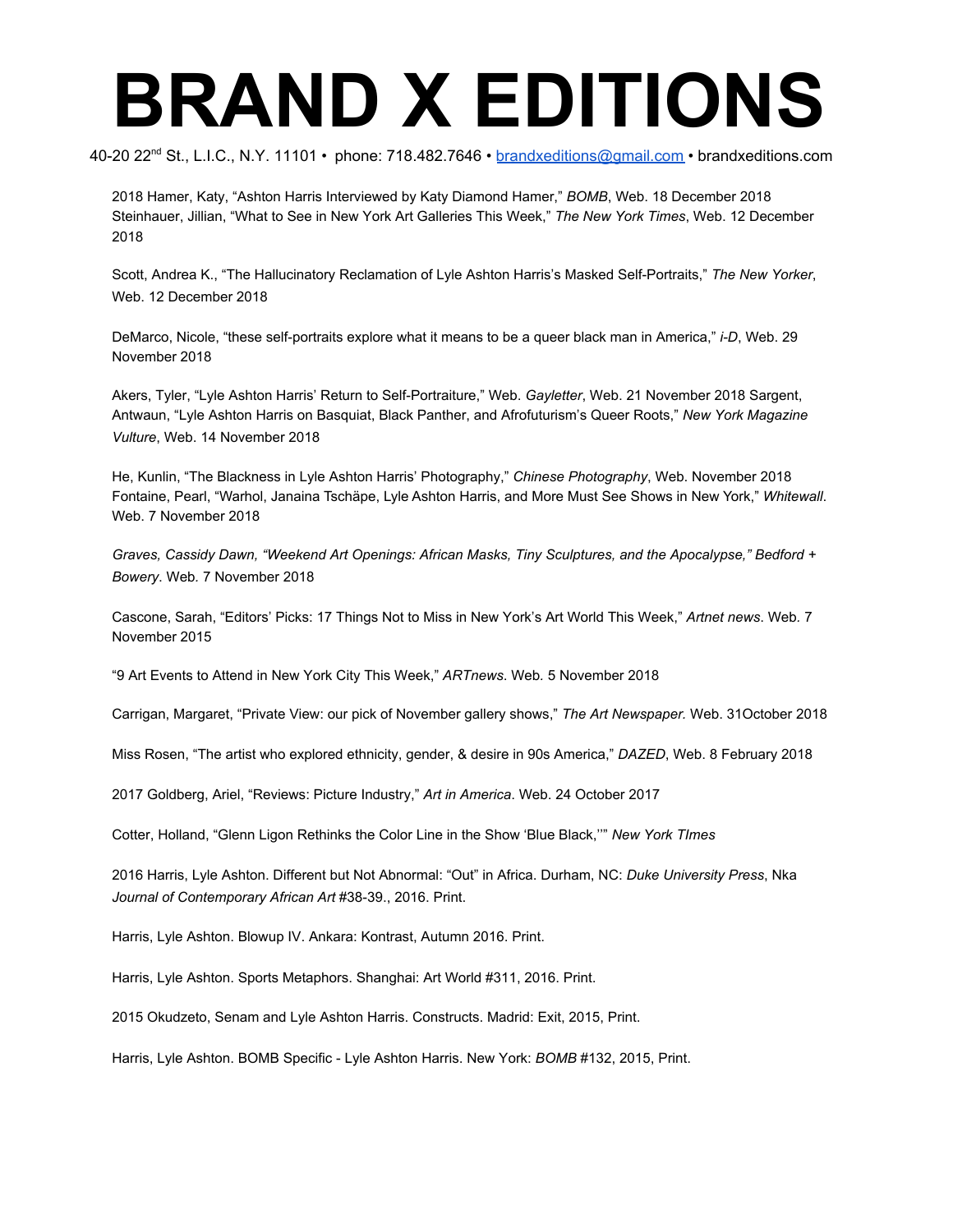40-20 22<sup>nd</sup> St., L.I.C., N.Y. 11101 • phone: 718.482.7646 • <u>[brandxeditions@gmail.com](mailto:brandxeditions@gmail.com)</u> • brandxeditions.com

O'Brien, Conor. Lyle Ashton Harris, Ektachrome Archive 1986-96: Part 1 – Recovering Identity and Desire. Milan: *Musé* , 2015 Print.

Patel, Alpesh Kantilal. 500 Words, Lyle Ashton Harris. *Artforum*, 2015. Web.

Okudzeto, Senam. Lyle Ashton Harris. New York: *Aperture*, 2015. Print.

2013 Feaster, Felicia. "In Kennesaw gallery, a N.Y. artist's sprawling vision of Ghana" *The Atlanta Journal-Constitution* myajc.com. Cox Media Group, 28 March 2013. Web. June 2015

McClintock, Dinah. "Q&A: Lyle Ashton Harris on his Kennesaw State University show and his love affair with Ghana" *ATLArts.com*, Web. 22 Mar. 2013.

2011 Ashe, Brandy. "'Tarot Deck Art' deals unusual hand." *Post-gazette.com*. Web. 12 June 2011.

Bisbort, Alan. "Wesleyan Art Exhibit Explores What It Means To Be a Manly, Jocky Athlete." *CT.com*. Web. 15 September 2011.

Brooks, Kalia. "Photographer Lyle Ashton Harris, best known for turning the camera on himself, turns it on others in an arresting series of 'Chocolate Portraits.'" theroot.com. Slate Group, 15 May 2011. Web. 1 June 2011.

Campany, David, et al. The New York Times Magazine Photographs. *New York: Aperture*, 2011. Print.

"Cards & QBs: Tailgate and Tarot pARTy!" *popcitymedia.com* Web. 25 May 2011.

"Chuck Close and Lyle Ashton Harris Artist Discussion - Excessive Exposure" youtube.com. N.p., n.d. Web. 1 June 2011.

Dunne, Susan. "Mixed Signals: Artists Consider Masculinity in Sports' at Wesleyan." Hartford Courant: *courant.com*. Web. 8 September 2011.

Engel, Shira. "Shira Engel '14 reviews 'Mixed Signals: Artists Consider Masculinity in Sports." Wesleyan University: Creative Campus. Web. 15 September 2011.

"EUR Book Look (Photos): Lyle Ashton Harris' Excessive Exposure: The Complete Chocolate Portraits." *eurweb.com*. N.p., 30 Mar. 2011. Web. 1 June 2011.

"Ezra and Cecile Zilkha Gallery Opens Mixed Signals Artists Consider Masculinity in Sports." MUSEUM PUBLICITY . COM. Web. 17 September 2011.

Fallon, Michael. "Narcissus of the Ball Field." UNTE READER: *The Best of Alternative* Press. Web. 16 June 2011 Farah, Cristina Ali. "Africa: See you, see me." *Vogue.it.* Condé Nast, 11 May 2011. Web. 19 June 2015

Hamer, Katy Diamond. "Excessive Exposure: Lyle Ashton Harris & Chuck Close." *eyes-towards-thedove.blogspot.com*. N.p. 25 Mar. 2011. Web. 1 June 2011.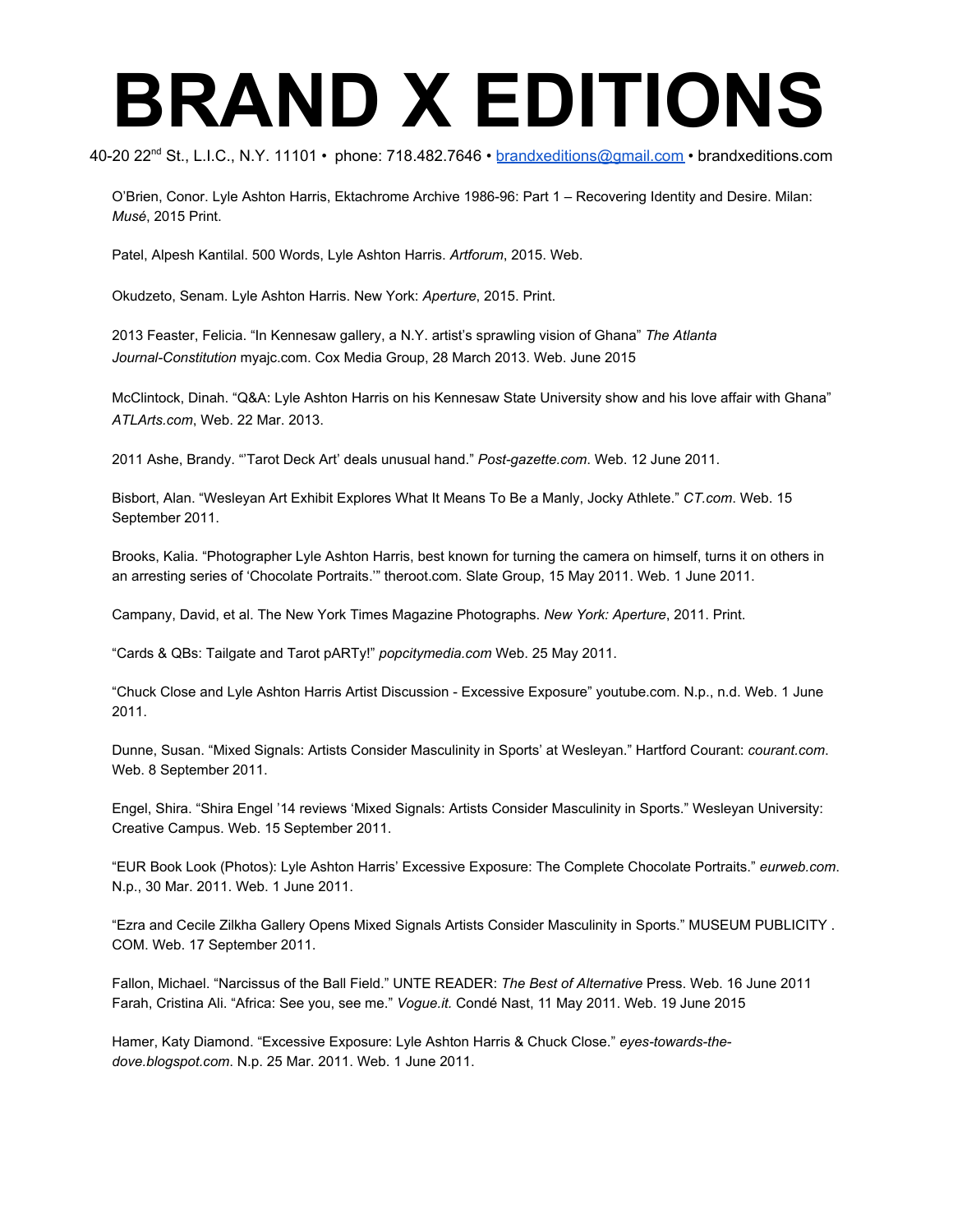40-20 22<sup>nd</sup> St., L.I.C., N.Y. 11101 • phone: 718.482.7646 • <u>[brandxeditions@gmail.com](mailto:brandxeditions@gmail.com)</u> • brandxeditions.com

"Harris, Lyle Ashton. Excessive Exposure: The Complete Chocolate Portraits (Gregory R. Miller & Co., 2010)." *81press.net*. N.p., n.d. Web. 1 June 2011.

Higgens, Jim. "2 shows at Pittsburgh's Warhol Museum go beyond namesake." *Bradenton.com*. Web. 5 July 2011 Laneri, Raquel. "Excessive Exposure: Lyle Ashton Harris' Extreme Portraits." *blogs.forbes.com*. Forbes, 23 Mar. 2011. Web. 1 June 2011.

"Lyle Ashton Harris To Lecture Saturday May 7." *clevelandart.wordpress.com*. Cleveland Museum of Art, 5 May 2011. Web. 1 June 2011.

McCormack, Tom. "Hide/Seek, Culture Wars and the History of the NEA." idiommag.com. *ArtCat/Tristan Media*, 4 May 2011. Web. 1 June 2011.

"Mixed Signals: Artists Consider Masculinity in Sports at Wesleyan's Zilkha Gallery." *Artsandeducation.net*. Wesleyan University's Center for the Arts, September 2011. Web.

Nolfi, Joey. "Warhol Exhibit Questions Sports Industry's Idea of Masculinity." *Post-gazette.com*. PG Publishing Co. September 2011. Web.

Ranaivoarinosy, Sedera. "Lyle Ashton Harris and Excessive Exposure." citywidewnyu.wordpress.com. *WNYU*,14 Apr. 2011. Web. 1 June 2011.

Salvato, Ed, "Pittsburgh's 'Mixed Signals'." *OUTraveler.com*. Here Media Inc. 18 July 2011. Web.

Schjeldahl. Peter. "The Art World Unhidden Identities: A Glenn Ligon Retrospective." *The New Yorker* 21 Mar. 2011: 77. Print.

Wassenberg, Anya. "Lyle Ashton Harris: Excessive Exposure - The Complete Chocolate Portraits." *artandculturemaven.com*. N.p. 4 Apr. 2011. Web. 1 June 2011.

Zhenqing, Gu. "Africa: See You, See Me!" *ARTLINKART.com*. Web. 1 May 2011.

2010 Aletti, Vince. "Lyle Ashton Harris." Review of "Ghana" exhibition. *The New Yorker* 29 Mar. 2010: 27. Print.

Cotter, Holland. "Lyle Ashton Harris Review of 'Ghana' exhibition". *The New York Times* 2 Apr. 2010: C27. Print.

Cudlin, Jeffrey. "Hidden." Review of "Hide/Seek: Difference and Desire in American Portraiture" Exhibition. *washingtoncitypaper.com*. Washington City Paper, 31 Dec. 2010. Web. 1 June 2011.

Dee, Jonathan. "Rap Tendance Grande Folle." *Courrier International* 12 Sept. 2010: 50-3. Print.

Gaines, Carl. "Ghana." Review of "Ghana" exhibition. *cityarts.info*. City Arts, 10 Mar. 2010. Web. 1 June 2011. Gilbert, Alan, "Lyle Ashton Harris: Ghana." Review of "Ghana" exhibition. villagevoice.com. *The Village Voice*, 9 Mar. 2010. Web. 1 June 2011.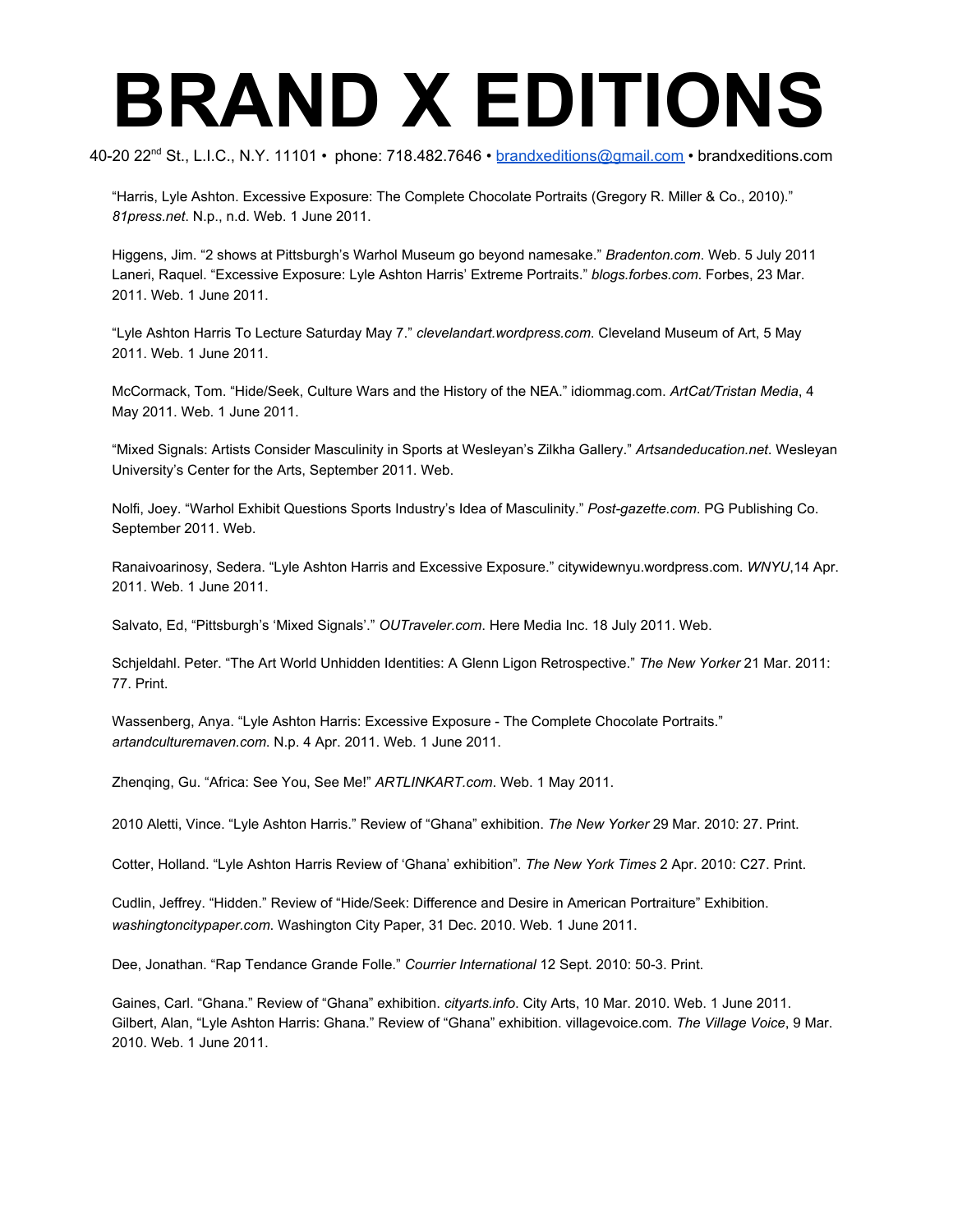40-20 22<sup>nd</sup> St., L.I.C., N.Y. 11101 • phone: 718.482.7646 • <u>[brandxeditions@gmail.com](mailto:brandxeditions@gmail.com)</u> • brandxeditions.com

Gopnik, Blake. "National Portrait Gallery's 'Hide/Seek' finds a frame for sexual identity." Review of "Hide/Seek: Difference and Desire in American Portraiture" Exhibition. washingtonpost.com. *The Washington Post*, 5 Nov. 2010. Web. 1 June 2011.

Green, Tyler. "MAN's 2010 top ten list." *Artinfo: International Edition*: *Modern Art Notes*. Web. 28

December 2010

'"Hard Targets" at the Wexner Center for the Arts."' *Artsjournal.com: Modern Art Notes Tyler Green's modern & contemporary art blog*. Web. 22 March 2010

'"Hard Targets" at the Wexner, part two"' *Artsjournal.com: Modern Art Notes Tyler Green's modern & contemporary art blo*g. Web. 24 March 2010

'"Hard Targets" at the Wexner, part three"' *Artsjournal.com: Modern Art Notes Tyler Green's modern & contemporary art blog*. Web. 29 March 2010

"História da fotografia africana no Museu da Cidade." Journaldigital.com. *PNN Portuguese News Network*, 21 September 2010 Web. 19 June 2015

Kaufman, Jason Edward. "Carla Bruni announces Paris-New York arts scholarship." theartnewspaper.com.

*The Art Newspaper*, 30 Mar. 2010. Web. 1 June 2011.

"Lyle Ashton Harris @ CRG." Review of "Ghana" exhibition. news.style.com. Condé Nast Digital, 1 Apr. 2010. Web. 1 June 2011.

"Lyle Ashton Harris, the Chocolate Portraits." theroot.com. *The Slate Group*, n.d. Web. 1 June 2011.

Newkirk, Pamela. "Artalk: His Crowd." Review of Excessive Exposure by Okwui Enwezor. *Artnews* Nov. 2010: 41. Print.

"NYU Steinhardt Expands Its Global Art Options." *artandeducation.net*. Art & Education, 26 Oct. 2010. Web. 1 June 2011.

Sanneh, Kelefa. "Beyond the Pale: Is white the new black?" *The New Yorker* 12 Apr. 2010: 69. Print.

Smith, Albert. "Artist Spotlight: Lyle Ashton Harris." advocate.com. Here Media, 14 Aug. 2010. Web. 1 June 2011.

Starr, Penny. ""Smithsonian Christmas-Season Exhibit Features Ant-Covered Jesus, Naked Brothers Kissing, Genitalia, and Ellen DeGeneres Grabbing Her Breasts." Review of "Hide/Seek: Difference and Desire in American Portraiture" Exhibition. *cnsnews*.com. *CNSNews*, 29 Nov. 2010. Web. 1 June 2011.

2009 Harris, Lyle Ashton. Adbusters 6.17, No. 86 (Nov.-Dec. 2009): Cover [Untitled, 2004]. Print.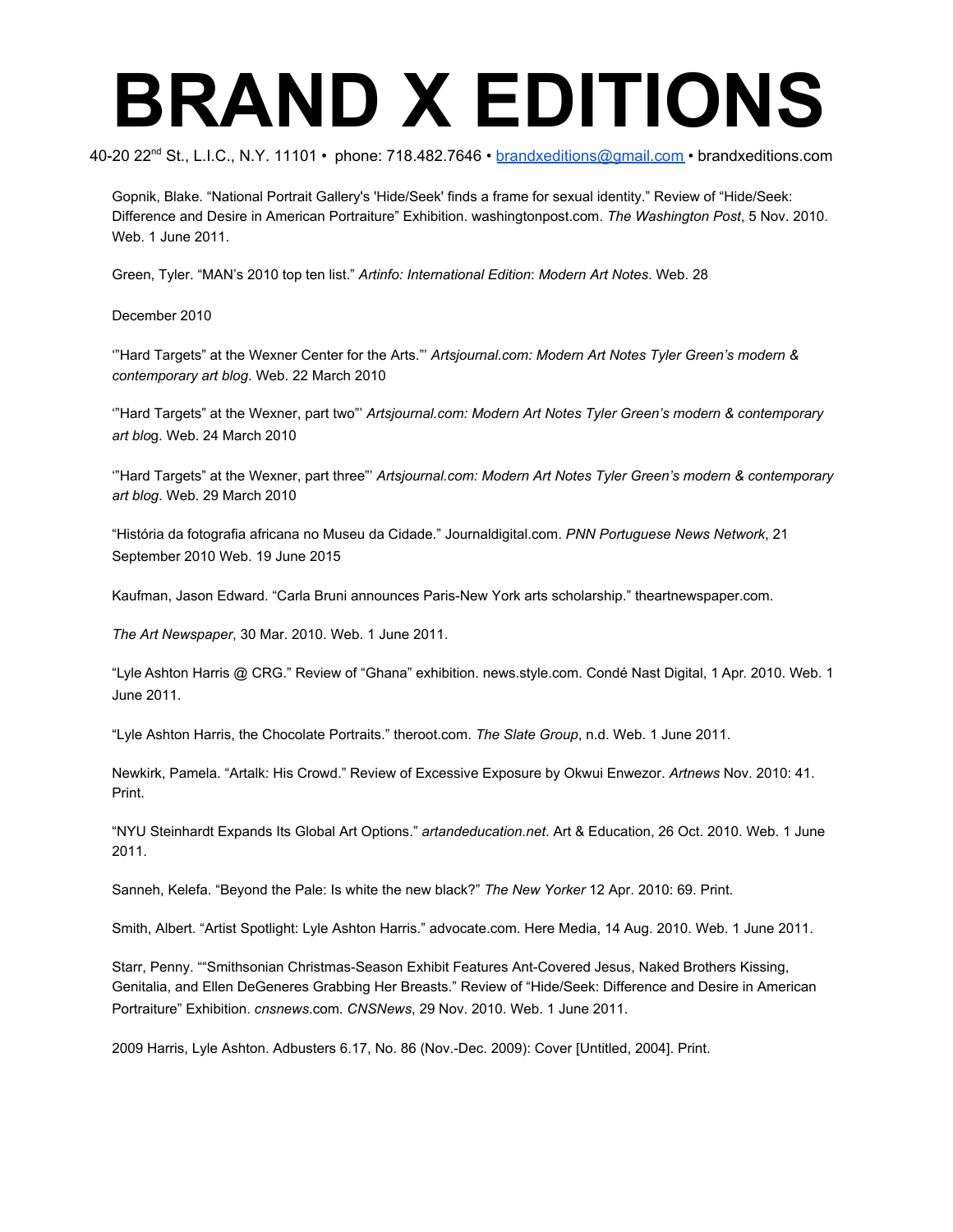40-20 22<sup>nd</sup> St., L.I.C., N.Y. 11101 • phone: 718.482.7646 • <u>[brandxeditions@gmail.com](mailto:brandxeditions@gmail.com)</u> • brandxeditions.com

Hodges, Michael H. "Cranbrook Art Museum go beyond namesake. 'Superheroes' explore guys." *The Detroit News: detnews.com*. Web. 14 February 2009.

"Mixed Signals: Artists Consider Masculinity in Sports." Center for Art Design and Visual Culture. UMBC. October 2009. Web.

"Mixed Signals: Artists Consider Masculinity in Sports." *Thedetroiter.com*. October 2009. Web

2008 Baer, Ulrich. "Deep in the Archive." Aperture, Winter 2008: 54-9. Print.

Cotter, Holland. "A Multicultural Swirl of Africa, The Americas and Even Outer Space." Review of "S & M: Shrines and Masquerades" exhibition. *The New York Times*, 3 Dec. 2008: C1. Print.

Dawson, Jessica. "He Is Some Body: Lyle Ashton Harris's Enigmatic Self-Portraits." Review of "Lyle Ashton Harris" exhibition. *Washington Post*. 1 Feb. 2008: C2. Print.

Dykas, Donn. "From the Muses: Two Influential Photographers." *Echo Magazine* 7 Feb. 2008. Print.

Lovell, Whitfield. Whitfield Lovell: All Things Time. Yonkers: Hudson River Museum, 2008. 6. Print.

"Carla Bruni-Sarkozy, First Lady of France, Arrives at Steinhardt to Announce New Partnership." *facebook.com*. NYU Steinhart School of Culture, Education and Human Development, 14 Apr. 2010. Web. 1 June 2011.

Slenske, Michael. "Carla Bruni-Sarkozy Alights at NYU to Promote Arts Exchange." *artinfo.com*. Louise Blouin Media, 30 Mar. 2010. Web. 1 Jun 2011.

"Lyle Ashton Harris." e-flux.com. *E-flux*, 22 Feb. 2008. Web. 1 June 2011.

"Lyle Ashton Harris at the Scottsdale Museum of Contemporary Art." Review of "Blow Up" exhibition. Art *Knowledge News* Feb. 2008. Print.

"Lyle Ashton Harris: Blow Up." Review of "Blow Up" exhibition. *The Scottsdale Republic* 23 Jan. 2008: Z9. Print. "Lyle Ashton Harris: Blow Up at Scottsdale Museum of Contemporary Art." *artdaily.org*. N.p. 11 Feb. 2008. Web. 1 June 2011.

McQuaid, Cate. "Documenting Life on Ghana Shore." Review of "Sketches from the Shore" exhibition. Boston Globe, 10 Dec. 2008: G4. Print.

Pela, Robert L. "Camera Obscura." Review of "Blow Up" exhibition. *Phoenix New Times* 7 Feb. 2008. Print. Peres, Michael R. The Concise Encyclopedia of Photography: From the first photo on paper to the digital revolution. *Burlington: Focal*, 2008. 137. Print.

2007 Bishop, Philip E. "Art Review: Exhibit explores history, hipness." Review of "Crossing the Line" exhibition. *Orlando Sentinel*, 19 Apr. 2007: F5. Print.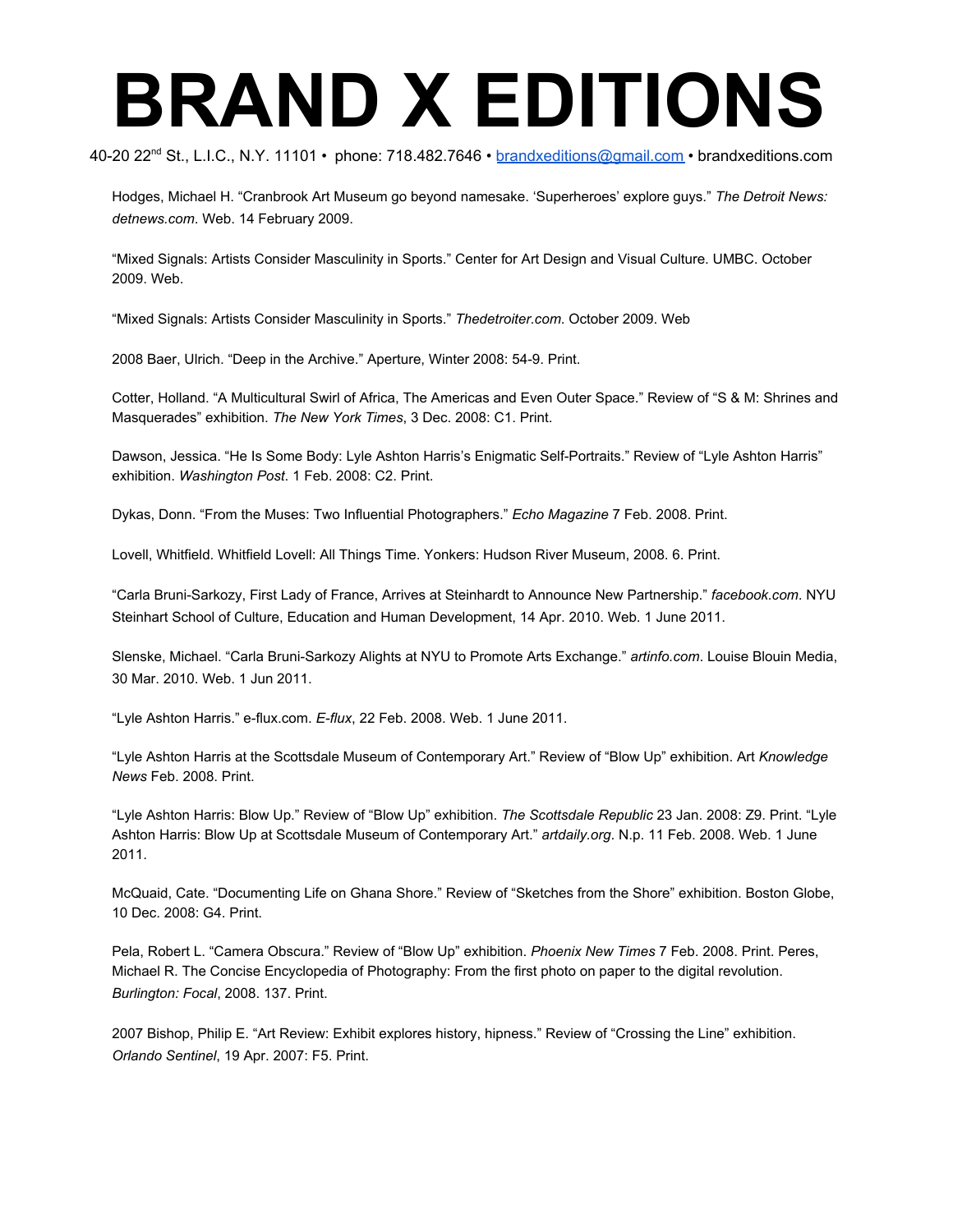40-20 22<sup>nd</sup> St., L.I.C., N.Y. 11101 • phone: 718.482.7646 • <u>[brandxeditions@gmail.com](mailto:brandxeditions@gmail.com)</u> • brandxeditions.com

Feitelberg, Rosemary. "Bravo Biennale: A New View of Africa." *WWDScoop*, Summer 2007: 43. Print. Glueck, Grace. "Self-Portraits that Obscure the Self." Review of "Photography of the Self" exhibition.

*The New York Times*, 5 Jan. 2007: E41. Print.

Morgan, Jessica. "Categorical Imperatives." Review of 52nd Venice Biennale. *Artforum* 46.1 (Sept. 2007): 391. Print.

Riley, Cheryl R. "Lyle Ashton Harris: A Look at His Camera's Lens." *Ebony Magazine* (July 2007): 196-9. Print. Ringle, Hayley. "SMoCA helps Valley, Ghana students compare lives via photos." *The Scottsdale Tribune* 28 Dec. 2007: A4. Print.

Simula, Carlo. "Lyle Ashton Harris*." L'Uomo Vogue* May-June 2007: 304. Print.

Yablonsky, Linda. "In the Studio: Kara Walker." Art & Auction Feb. 2007: 46, 48. Print.

2006 Green, Roger. "Review: Artists Photograph Their Interpretations of Family Values." *mlive.com*. mLive, 10 Mar. 2006. Web. 1 June 2011.

Jones, Amelia. A Companion to Contemporary Art Since 1945. Malden: Blackwell, 2006. 299, 432, 455. Print.

2005 Fyfe, Joe. "Lyle Ashton Harris." *Art on Paper* 9.3 (Jan.-Feb. 2005): 94. Print.

Massengill, Reed. Self-Exposure: The Male Nude Self-Portrait. New York: Universe, 2005. Print. Plates 38-9.

2004 Fyfe, Joe. "Lyle Ashton Harris at Nathalie Obadia Gallery, Paris." Review of "Lyle Ashton Harris" exhibition. *The Art on Paper* 8.6 (July-Aug. 2004): 53. Print.

Hannaham, James. "Beyond the Pale." *New York Magazine* 28 Jun. 2004: 99. Print. Hedegaard, Erik. "The Entertainer." *New York Magazine* 18 Oct. 2004: 36-9. Print. Jefferson, Margo. "Photo Dynamics." "Review of "Only Skin Seep" exhibition.

*The New York Times Book Review* 15 Feb. 2004: 41. Print.

Liu, Timothy. "Memoirs of Hadrian." *Artpapers* Jan.-Feb. 2004: 48. Print.

Northcross, Wayne. "Blood, Sweat and Tears." *Genre* Sept. 2004: 93. Print.

Perrëe, Rob. "Lyle Ashton Harris." Kunstbeeld Dec. 2003-Jan. 2004: 72-3. Print.

Petry, Michael. Hidden Histories: 20th Century Male Same Sex Lovers in the Visual Arts. London: *Artmedia*, 2004. Print.

Rexer, Lyle. "Only Skin Deep." Art on Paper 8.4 (Mar.-Apr.): 60-3. Print.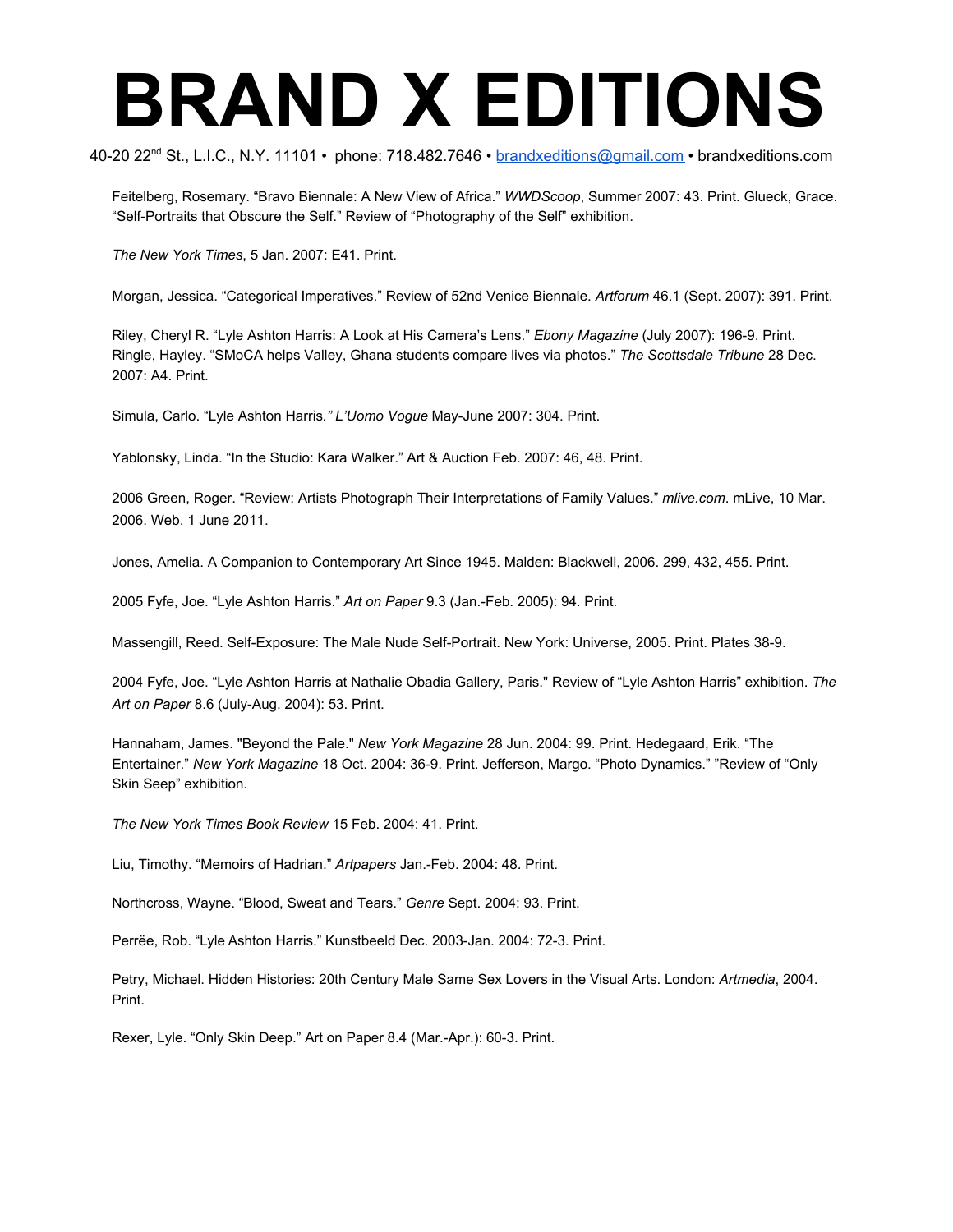40-20 22<sup>nd</sup> St., L.I.C., N.Y. 11101 • phone: 718.482.7646 • <u>[brandxeditions@gmail.com](mailto:brandxeditions@gmail.com)</u> • brandxeditions.com

Reyes, Damaso. "Anna Deavere Smith at The Studio Museum." Amsterdam News 27 Dec. 2004: 37. Print. Stoddard, Grant. "Sex/steria." New York Magazine 22 Nov. 2004: 36-9. Print.

Workman, Michael. "Lyle Ashton Harris, Rhona Hoffman Gallery." Review of "Blowup" exhibition. Flash Art Mar. 2004: 118-19. Print.

2003 Aletti, Vince. "Lyle Ashton Harris." Review of "Memoirs of Hadrian" exhibition. villagevoice.com. *The Village Voice*, 8 Oct. 2003. Web. Web. 1 June 2011.

Cotter, Holland. "Cameras as Accomplices, Helping Race Divide America Against Itself." Review of "Only Skin Deep" exhibition. *The New York Times* 19 Dec. 2003: E2, 37. Print.

---. "When the I is the Subject and It's Always Changing." Review of "Memoirs of Hadrian" exhibition.

*The New York Times* 12 Sept. 2003: E2, 34. Print.

"Memoirs of Hadrian" *Artforum* (Sept. 2003): 58. Print. [advertisement]

Genocchio, Benjamin. "Old Faces Inaugurate a Renovated Gallery for Wesleyan." Review of "The Alumni Show" exhibition. *The New York Times* 16 Nov. 2003: 14CN, 10. Print.

Kenner, Rob, and George Pitts. VX: 10 Years of VIBE Photography. New York: Abrams, 2003. Print. 119. Leffingwell, Edward. "Lyle Ashton Harris at CRG." Review of "Memoirs of Hadrian" exhibition. *Art in America* 91.11 (Nov. 2003): 166-7. Print.

Otfinoski, Steve. African-Americans in the Visual Arts. New York: Facts on File, 2003. 92, 186. Print.

Rickels, Laurence A. "Lyle Ashton Harris." Review of "Memoirs of Hadrian" exhibition. *Art US* Nov.-Dec. 2003: 32. Print.

Schwendener, Martha. "Lyle Ashton Harris, CRG Gallery." Review of "Memoirs of Hadrian" exhibition. *Artforum* 42.3 (Nov. 2003): 189-90. Print.

2002 Gore, Al, and Tipper Gore with Gail Buckland and Katy Homans. The Spirit of Family. New York: Holt, 2002: 89. Print.

2001 Antonini, Maria Chiara. "Con gli occhi dell'America." *Architectural Digest* July 2001: 48-50. Print.

Di Giampaolo, Pansa. "Ghe Pensi Mi, Atto Primo." *L'Espresso* 24 May 2001: 43. Print.

Shamray, Katherine. "Go-Go Photographer Slows Down in Eternal City." *Italy Daily/Herald Tribune* 28 May 2001. Print.

Vibe Hip Hop Divas. New York: Three Rivers, 2001. 148. Print.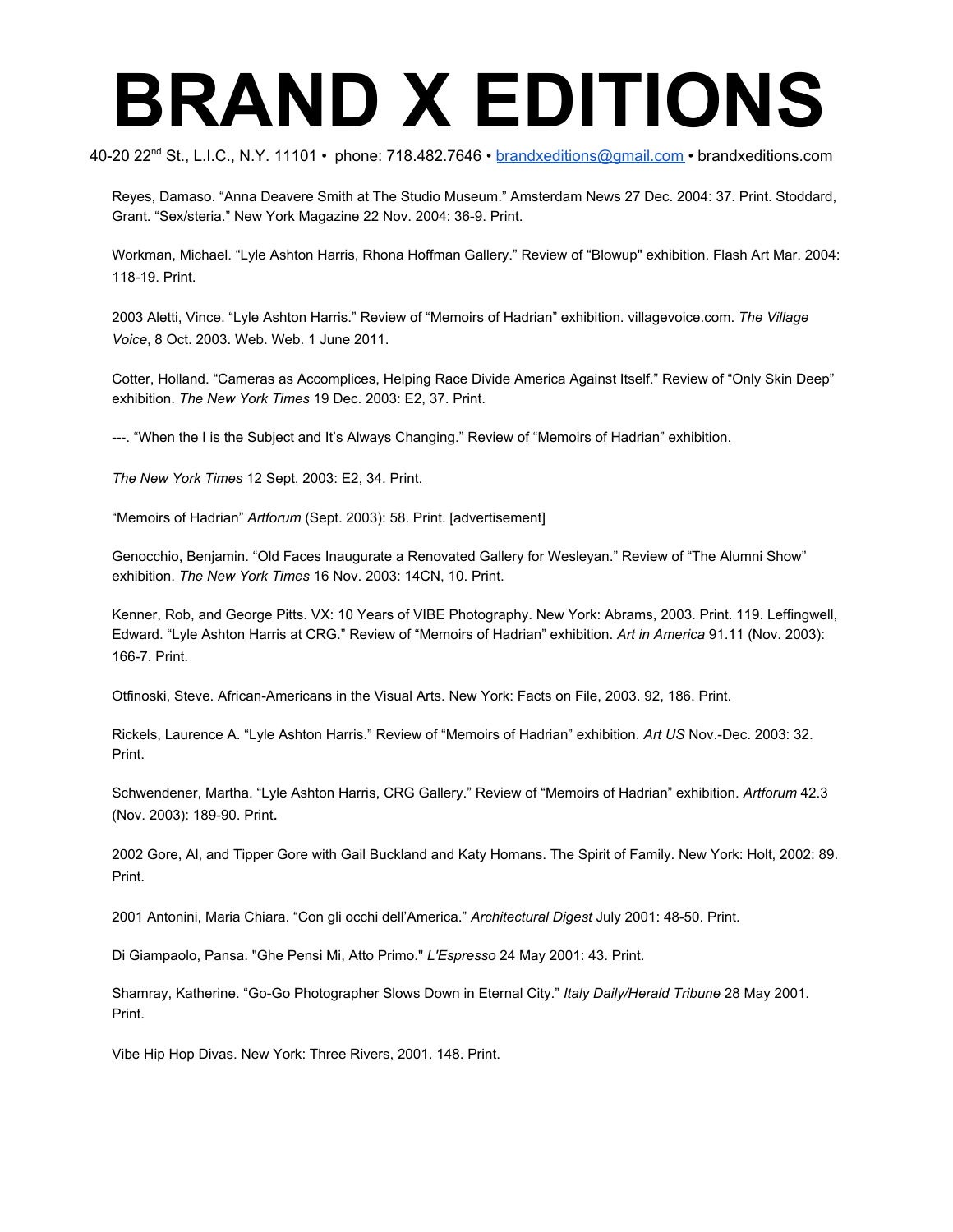40-20 22<sup>nd</sup> St., L.I.C., N.Y. 11101 • phone: 718.482.7646 • <u>[brandxeditions@gmail.com](mailto:brandxeditions@gmail.com)</u> • brandxeditions.com

2000 "Academy Announces Winners of Rome Prize." *The New York Times* 8 May 2000: E4. Print. Arata, Tani, et al. "Kwangju Biennial: The Curators' Gossip." *Flash Art* Summer 2000: 98-9. Print. Field, Genevieve. Nerve: The New Nude. *San Francisco: Chronicle*, 2000. 146-7. Print.

Prose, Francine. "Till Death Do Us Part." *Aperture* Spring 2000: 59. Print.

1998 Bonetti, David. "Art." Review of "Alchemy" exhibition. *San Francisco Examiner* 4 Feb. 1998: C3. Print. Fitzsimons, Casey. "'Alchemy' at New Langton Arts." Review of "Alchemy" exhibition. *Artweek* 29.3 (Mar. 1998): 27. Print

Helfand, Glen. "'Rhapsodies in Black' and 'Alchemy' Look to the Sources of African American Art." Review of "Alchemy" exhibition. *The San Francisco Bay* 32.19 (Feb. 1998): 11-17. Print.

Salvioni, Daniela. "Lyle Ashton Harris, Thomas Allen Harris." Review of "Alchemy" exhibition. *Artforum* 36.9 (May 1998): 154. Print.

1997 Camhi, Leslie. "Masculine Feminine." Review of "A Rrose is a Rrose is a Rrose" exhibition. *The Village Voice* 4 Feb. 1997: 91. Print.

Montesano, Gian Marco. "The Final Journey: An Artistic Reflection on the Deaths of Elizabeth of Bavaria (Sissi) and Lady Diana." *Flash Art* Nov.-Dec. 1997: 80. Print.

Petry, Michael, ed. A Thing Of Beauty Is . . . [originally published in *Art & Design* 12.5/6 (1997)]. Hoboken: Wiley, 1997. Print.

Smith, Roberta. "Decoding la Difference: Gender as Dress and Pose." Review of "A Rrose is a Rrose is a Rrose" exhibition. *The New York Times* 17 Jan. 1997: C1. Print.

Turner, Grady T. "Lyle Ashton Harris at Jack Tilton." Review of "The Watering Hole" exhibition. *Art in America* 85.3 (May. 1997): 99-100. Print.

Woolery, Reggie. "Body of Knowledge." Review of "The Watering Hole" exhibition. *Artnews* 96.10 (Nov. 1997): 54. Print.

---. "The Watering Hole." Review of "The Watering Hole" exhibition. *Fuse Magazine* 20.3 (June 1997): 37-9. Print.

1996 Aletti, Vince. "Lyle Ashton Harris." Review of "The Watering Hole" exhibition. *The Village Voice* 24 Sept. 1996. Print.

Anderson, Frances. "The Gallery Strikes Back: The Commercial Scene, Los Angeles." *The Art Newspaper* (July- Aug. 1996): 34. Print.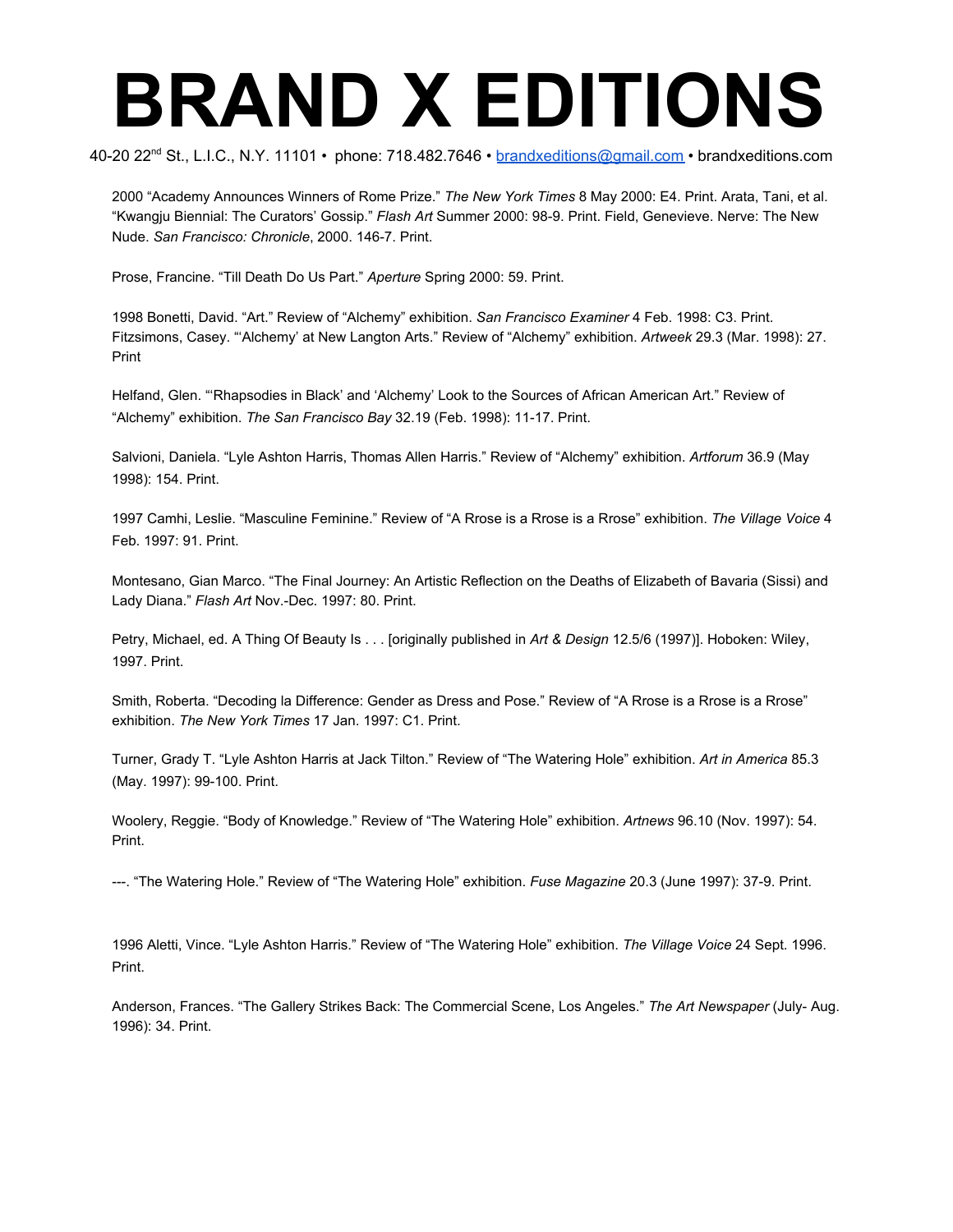40-20 22<sup>nd</sup> St., L.I.C., N.Y. 11101 • phone: 718.482.7646 • <u>[brandxeditions@gmail.com](mailto:brandxeditions@gmail.com)</u> • brandxeditions.com

Artner, Alan G. "Persona Non Grata." Review of "Persona" exhibition. *The Chicago Tribune* 17 Mar. 1996: 3. Print.

Clothier, Peter. "Lyle Ashton Harris." Review of "The Watering Hole" exhibition. *Artnews* 95.9 (Oct. 1996): 137. Print.

Cohen, Michael. "Lyle Ashton Harris." *Flash Art* May-June 1996: 107. Print.

Gaines, Charles. "Hotter Than July." Review of "Hotter Than July" exhibition. *Art+Text* Oct. 1996: 84. Print. Harris, Thomas Allen. "False Assumptions Flaw Criticism." *The Los Angeles Times* 26 Aug. 1996: F3. Print. Khan, Omar I. "Negro en Colores." Review of "Lyle Ashton Harris, Selected Photographs: The First Decade" exhibition. *El Universal* 22 May 1996. Print.

Maloney, Martin. "Mirage Season: Enigmas of Race, Difference, and Desire." Review of "Mirage" exhibition. *Flash Art* Jan.-Feb. 1996: 47. Print.

Myers, Bob E. "Fine Young Cannibals." *OUT Magazine* Sept. 1996: 60. Print.

Smith, Roberta. "Finding Art in the Artifact of the Masses." *The New York Times* 1 Dec. 1996: H43. Print.

---. "Lyle Ashton Harris." Review of "The Watering Hole" exhibition. *The New York Times* 27 Sept. 1996: C29. Print.

Wiggins, Cynthia. "Liberty, Fraternity, Inequality: Race, Rage, Regret." *LA Weekly* Aug. 16-22, 1996: 43-4. Print.

1995 Alston, Johnetta A. "Family Portrait." *POZ* Dec. 1994-Jan. 1995: 29. Print.

Brooks, Rosetta. "Narcissistic Disturbance at Otis Art Gallery." Review of "Narcissistic Disturbance" exhibition. *Artforum* 33.10 (Summer 1995): 112. Print.

Budney, Jen. "Spotlight: Black Male." Review of "Black Male" exhibition. *Flash Art* Feb. 1995: 91. Print.

Cork, Richard. "Mirage Show of Wit." Review of "Mirage" exhibition. *The London Times* 27 June 1995: 1. Print. "Dialogue with Lyle Ashton Harris and Jack Pierson by Jerry Saltz." A Tale of Three Cities. Intervista Productions. NHK, Tokyo. 1995. Television.

Enwezor, Okwui. "The Body in Question: Whose Body? 'Black Male': Representations of Masculinity in Contemporary American Art." Review of "Black Male" exhibition. *Third* Text 31 (Summer 1995): 69. Print. Flett, Kathryn. "Arena Recommends." *Arena* July-Aug. 1995: 26. Print.

George, Lynell. "The 'Black Male' Debate." *The Los Angeles Times* 22 Feb. 1995: 1. Print.

Green, David A. "Narcissistic Disturbance." Review of "Narcissistic Disturbance" exhibition. *Art Issues* Mar.-Apr. 1995: 40. Print.

Gregersen, Anne-Marie. "Fotokunst: Sex I Underetagen." Avis Udklip 7 Nov. 1995. Print.

Halard, François. "Portraits of the Artists as Young Men." *GQ Magazine* Feb. 1995: 164. Print.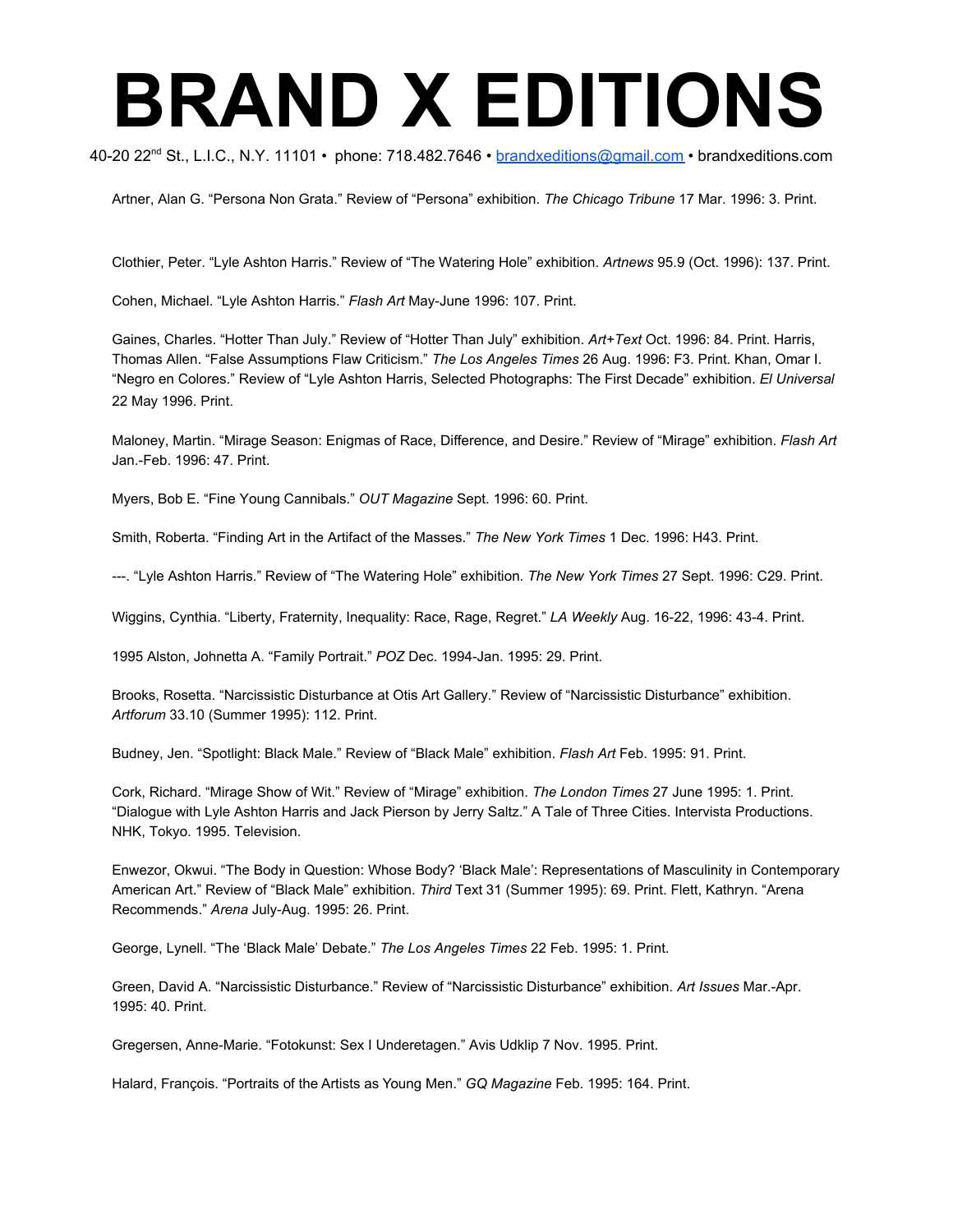40-20 22<sup>nd</sup> St., L.I.C., N.Y. 11101 • phone: 718.482.7646 • <u>[brandxeditions@gmail.com](mailto:brandxeditions@gmail.com)</u> • brandxeditions.com

Haye, Christian. "Myth and the Man." Review of "Black Male" exhibition. *Frieze* Jan.-Feb. 1995: 24. Print. Karcher, Von Eva. "Narzib und Fegefeuer." Art June 1995: 77. Print.

Knight, Christopher. "LACMA's 'P.L.A.N.' Isn't Your Standard Photo Show." *The Los Angeles Times* 8 July 1995: F1. Print.

"'Narcissistic': Art for Artist's Sake." Review of "Narcissistic Disturbance" exhibition. *The Los Angeles Times* 14 Feb. 1995: F1. Print.

Mejias, Jordon. "Wer Hat Angst vor Schwarzen Man." Feuilleton 24 Jan. 1995. Print.

Murphy, Anthony C. "Art Scene." *American Vision* Dec. 1994-Jan. 1995: 10. Print.

Nochlin, Linda. "Learning from 'Black Male.'" Review of "Black Male" exhibition. *Art in America* 83.3 (Mar. 1995): 86. Print.

Onedera, Shinichiro. "Art of the Absolute Nude." *Brutus* 1 Jan. 1995: 58-65. Print.

Owen, David. "The Straddler." Review of "Black Male" exhibition. *The New Yorker* 30 Jan. 1996: 37. Print. Philips, Anthony. "Postmodern Vamp: Living the Good Life with Photographer Lyle Ashton Harris." *aRUDE* (Spring 1995): 20-1. Print.

Rugoff, Ralph. "Black Like Us: Moving from Stereotypes to Archtypes." LA Weekly 12 May 1995: 49. Print.

---. "Vanity Fare: Artists and the N Word." *LA Weekly* 17 Feb. 1995. Print.

Sladen, Mark. "Black on Black." *Art Monthly* July-Aug. 1995: 13. Print.

Smith, Richard. "'Black Male: Representations of Black Masculinity in Contemporary Art' at UCLA at the Armand Hammer Museum of Art and Cultural Center." *Artweek* July 1995. Print.

Steen, Alex. "Venus pa Louisiana." *Avis Udklip* 6 Nov. 1995. Print.

Temin, Christine. "Seeing the Man behind the Mask." Review of "Black Male" exhibition. *The Boston Globe* 24 January 24 1995: 23. Print.

Udé, Iké. "On Lyle's Case: Mask and Embrace in the Work of Lyle Ashton Harris." *THRESHOLDS: Viewing Culture* 9 (1995): 67, 72. Print.

Zellen, Jody. "The Good Life." Review of "The Good Life" exhibition. *Artpress* Jan. 1995: 66. Print.Design."

*LA Weekly* 12 Apr. 1995. Print.

Zook, Kristal Brent. "Longing for Tribe, The Storm over 'Black Male' and the Persistence of Nationalist Design." *LA Weekly* 12 Apr. 1995. Print.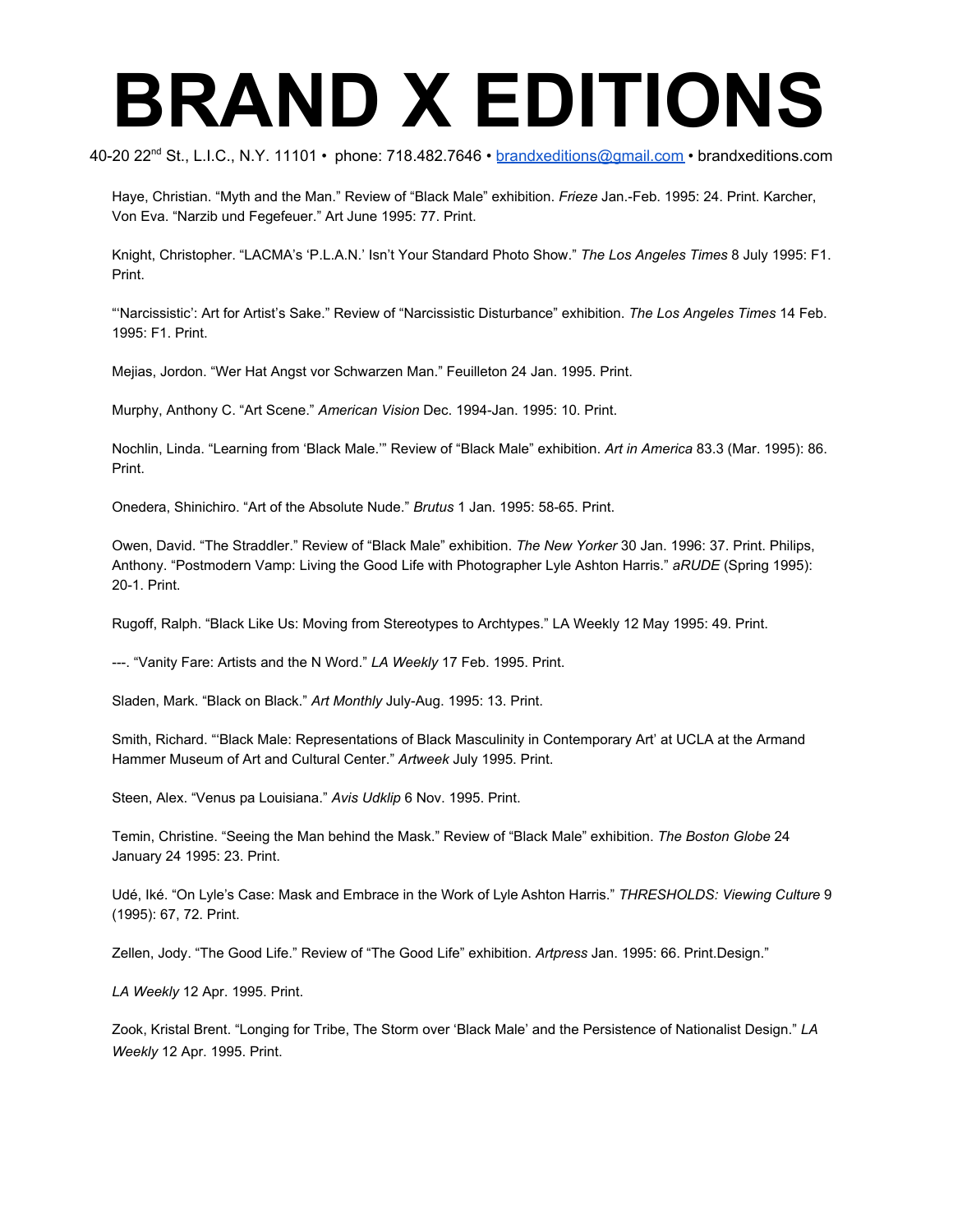40-20 22<sup>nd</sup> St., L.I.C., N.Y. 11101 • phone: 718.482.7646 • <u>[brandxeditions@gmail.com](mailto:brandxeditions@gmail.com)</u> • brandxeditions.com

1994 Aletti, Vince. "It's a Family Affair." Review of "The Good Life" exhibition*. The Village Voice* 27 Sept. 1994. Cover [Brotherhood, Crossroads, and Etcetera #3, 1994]. Print.

---. "Voice Choices." *The Village Voice* 9 Nov. 1994. Print.

Atkins, Robert. "From Preppie to Orange Hair in an Amsterdam Minute." *The New York Times* 25 Sept. 1994: H40. Print.

Avgikos, Jan. "Ciphers of Identity." Review of "Ciphers of Identity" exhibition. *Artforum* 32.8 (Apr. 1994): 91. Print.

Canning, S.M. "The Good Life." Review of "The Good Life" exhibition*. New Art Examiner* Dec. 1994: 44. Print. Cose, Ellis, and Peter Plagens. "Black Like Whom?" Review of "Black Male" exhibition. *Newsweek* 14 Nov. 1994: 64-6. Print.

Cotter, Holland. "Art after Stonewall: 12 Artists Interviewed." *Art in America* 82.6 (June 1994): 63. Print.

---. "Art in Review: Lyle Ashton Harris, 'The Good Life.'" Review of "The Good Life" exhibition.

*The New York Times* 30 Sept. 1994: C31. Print.

---. "Gay Pride (and Anguish) Around the Galleries*." The New York Times* 14 June 1994: C14. Print.

Cronstrom, Kendall. "Definitions of Black." *Elle* Nov. 1994. Print.

Hapgood, Susan. "Lyle Ashton Harris." *Art in America* 82.11 (Nov. 1994):106. Print.

Helfand, Glen. "Lyle Ashton Harris." *VIBE* Oct. 1994: 102. Print.

Hess, Elizabeth. "Visible Man." *The Village Voice* 22 Nov. 1994: 31-7. Print.

Hovagimyan, G. H. "Black Male Show." *Manhattan File* Nov. 1994: 104. Print.

Kimmelman, Michael. "Constructing Images of the Black Male." Review of "Black Male" exhibition.

*The New York Times* 11 Nov. 1994: C1. Print.

Levin, Kim. "Voice Choices." *The Village Voice* 9 Nov. 1994. Print.

Mercer, Kobena. "Fear of a Black Penis." *Artforum* 32.8 (Apr. 1994): 80-1. Print.

Pedersen, Victoria. "Black Male." *PAPER* Nov. 1994: 110. Print.

Seward, Keith. "Lyle Ashton Harris." Review of "The Good Life" exhibition. *Artforum* 33.4 (Dec. 1994): 83. Print. Solomon, Deborah. "Whitney Solves U.S. Race Problem." Review of "Black Male" exhibition. *The Wall Street Journal* 11 Nov. 1994: A12. Print.

Stevens, Mark. "Black Like Them." *New York Magazine* Sept. 1994: 52. Print.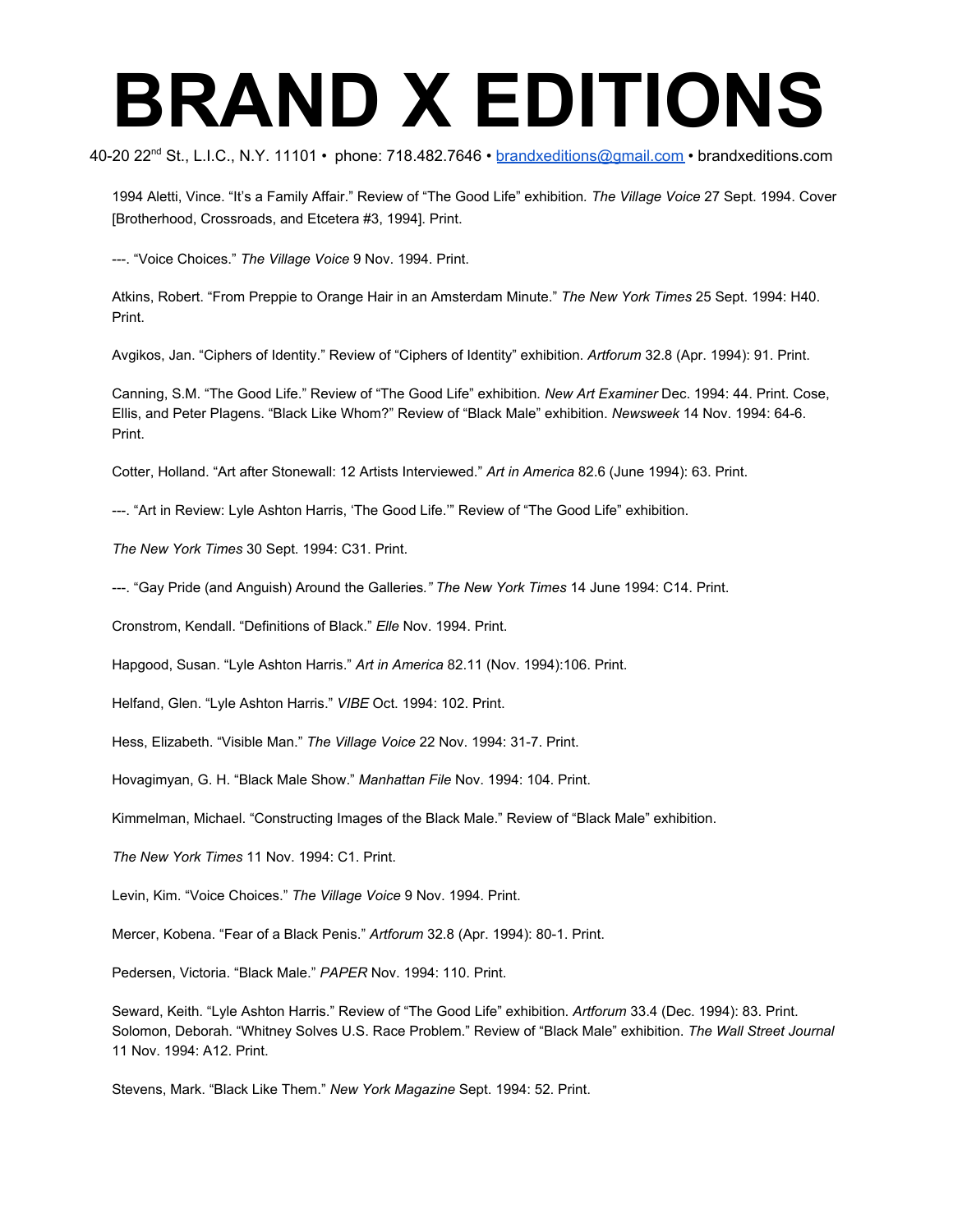40-20 22<sup>nd</sup> St., L.I.C., N.Y. 11101 • phone: 718.482.7646 • <u>[brandxeditions@gmail.com](mailto:brandxeditions@gmail.com)</u> • brandxeditions.com

Tate, Greg. "Start Black-Owned: Golden Rules." *VIBE* Oct. 1994: 34. Print.

1993 Dougherty, William Tate. "ICA's 'Dress codes': Where Guys Are Dolls." Review of "Dress Codes" exhibition. *The Harvard Crimson* 8 Apr. 1993. Web. 1 June 2011.

Sirmans, Franklin. "Best to Protect your Neck: Love One Another." *Ace Magazine* July 1993: 14. Print. Spindler, Amy. "As Street Goes, So Goes Style." *The New York Times,* 19 Sept. 1993: A6. Print. White, Bethany. "About Face." *Tribes* Fall-Winter 1993: 55-9. Print. 1992 Bleckner, Ross. "Emerging Artists." *Out:* Fall 1992: 47. Print.

Bonami, Francesco. "Body Politic." *Los Angeles Times* 11 Dec. 1992: 16. Print.

---. "Disputed Identities US/UK." *Parachute* 65 (Jan.-Mar. 1992): 59-60. Print.

---. "Schwarze Art Trouble." Review of "Schwarze Kunst" exhibition. *Flash Art* May-June 1992:132. Print. Conwill, Kinshasha Holman, and Lorna Simpson. "Valuing Difference in a Multicultural/Multiracial Society." *ArtPapers* Mar.-Apr. 1992: 27. Print.

Hess, Elizabeth. "Art and Politics: A Pre-Election Symposium." *Art in America* 80.10 (Oct. 1992): 43. Print.

---. "Give Me Fever." *The Village Voice* 29 Dec. 1992: 92. Print.

Kotz, Liz. "The Body You Want." *Artforum* 31.3 (Nov. 1992): 82. Print.

Rosenberg, Ann. "Sexual Images." Review of "In This World" exhibition. Vancouver Sun 2 May 1992: SR11. Print.

Temin, Christine. "ICA's Provocative 'Dress Codes.'" Review of "Dress Codes" exhibition. *The Boston Globe* 10 March 1992: 49. Print.

Transition 58 (1992): Cover [Man and Woman #1, 1987-88]. Print.

Vogel, Sabine. "Jeder ist eine Minderheit." *Der Tagesspiegel* 8 Jan. 1992. Print.

1991 Akomfrah, John. "On the Borderline." TEN.8 2.1 (Spring 1991): Cover [Man and Woman #1, 1987-88], 50-61. Print.

George, Eddie. "Black Body and Public Enemy." TEN.8 2.1 (Spring 1991): 68-71. Print.

Kleinhans, Chuck. "Ethnic Notions: Tongues Untied, Mainstreams and Margins." Jump Cut: A Review of Contemporary Media 36, 1991. 108-11. Print.

Mercer, Kobena. "Dark and Lovely: Notes on Black Gay Image-Making." TEN.8 2.1 (Spring 1991): 78-85. Print. Rosenberg, Ann. "Icons of Identity." Review of "Disputed Identities" exhibition. Vancouver Sun 25 May 1991: D6. Print.

Saint, Assoto. The Road Before Us: 100 Gay Black Poets. New York: Galiens, 1991. Print.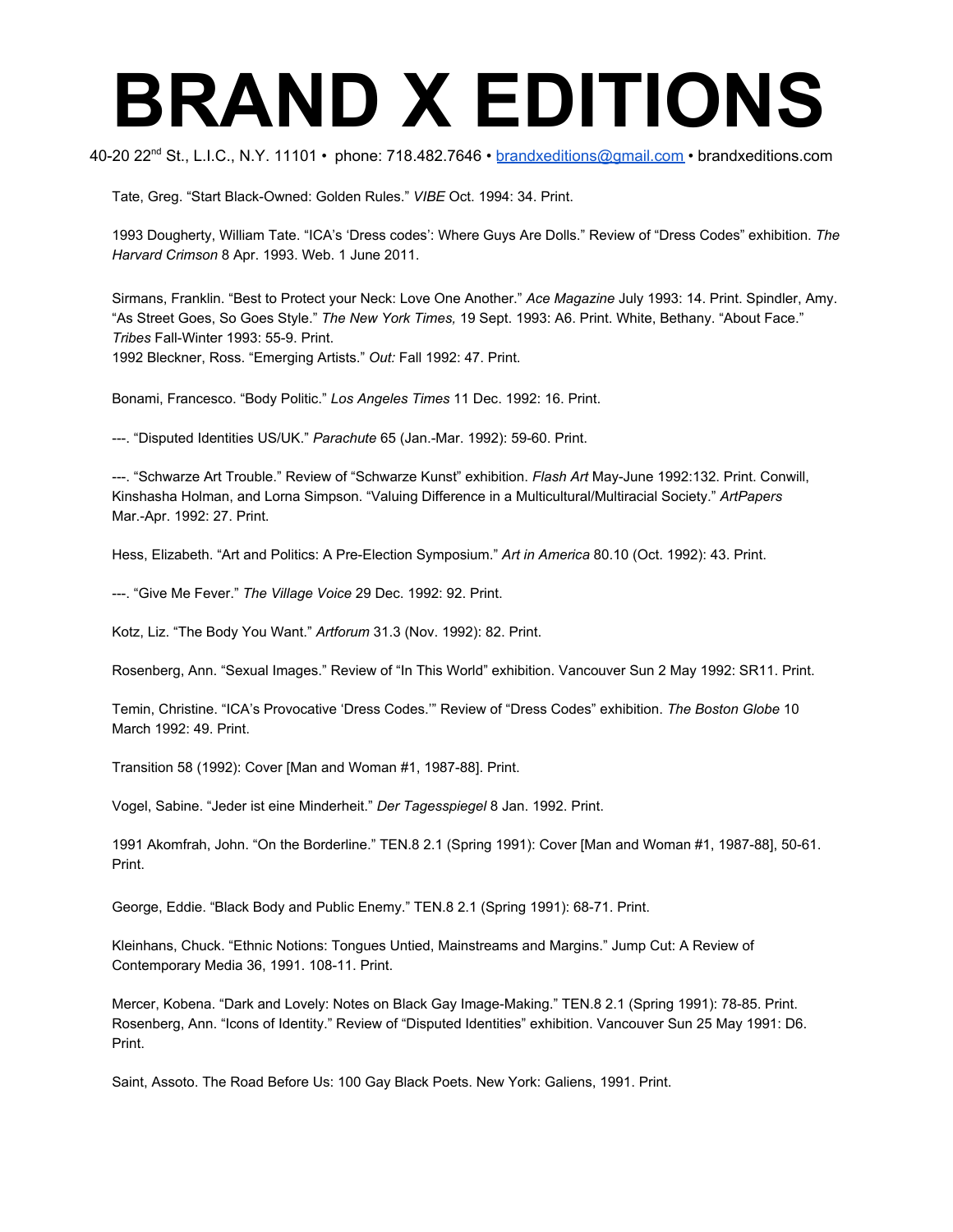#### 40-20 22<sup>nd</sup> St., L.I.C., N.Y. 11101 • phone: 718.482.7646 • <u>[brandxeditions@gmail.com](mailto:brandxeditions@gmail.com)</u> • brandxeditions.com

Snow, Shauna. "L.A. Area Artists Win Four Arts Federation Fellowships." *Los Angeles Times* 14 July 1991: 91. Print.

Walker, Christian. "The Miscegenated Gaze." *San Francisco Camerawork* Fall 1991: 12-14. Print.

1990 Hayes, William. "Out with the Boys." *Mother Jones* July-Aug. 1990: 47-9. Print.

Sebestyen, Amanda. "Black Narcissus." Review of "AutoPortraits" exhibition. *New Statesman* 6 Apr. 1990: 44-5. Print.

#### PUBLICATIONS AND INTERVIEWS

Harris, Lyle Ashton. "Drag Racing." Rrose is a Rrose is a Rrose: Gender Performance in Photography. Ed. Jennifer Blessing. New York: Guggenheim Museum, 1997. 190-203. Print.

---. "Queen, Alias and Id." Atlantica 6, Feb. 1996: 70-7. Print.

---. "Revenge of a Snow Queen." OutLook Summer 1991: Cover [Untitled #1, 1987-88], n. pag. [photographic essay]. Print.

Harris, Lyle Ashton, and Chuck Close. "A Conversation." Lyle Ashton Harris, Excessive Exposure: The Complete Chocolate Portraits. Okwui Enwezor. New York: Miller, 2010. Print.

---. "A Conversation." 20 x 24. Ridgefield: Aldrich Museum of Contemporary Art, 1999. Print.

---. "Chuck Close Master Portraitist: Lyle Ashton Harris at Chuck Close's Studio in Soho." aRUDE Winter 1999: 74-6. Print.

Harris, Lyle Ashton, and Holland Cotter. "After Stonewall." Art in America June 1994: 63. Print.

Harris, Lyle Ashton, et al. Ghana: Who Knows Tomorrow. Accra: Dei Centre for the Study of Contemporary African Art, 2010. Print.

Harris, Lyle Ashton, and Tommy Gear. "Coco Fusco: English is Broken Here." aRUDE Fall 1995: 54-5. Print.

Harris, Lyle Ashton, and Thomas Allen Harris. "Black Window: A Conversation." The Passionate Camera: Photography and Bodies of Desire. Ed. Deborah Bright. London: Routledge, 1998. 248-62. Print.

Harris, Lyle Ashton, and Claire Maxwell. "Interview with Lyle Ashton Harris: Exploring both Ghanaian Tradition and Modernity in Accra My Love." Burnaway. Ed. Claire Maxwell. N.p. 24 April 2013. Print.

Harris, Lyle Ashton, and Senam Okudzeto. "A Conversation: Accra, Ghana 2007." Lyle Ashton Harris: Blow Up. Ed. Cassandra Coblentz. New York: Miller, 2008. Print.

Harris, Lyle Ashton, and Marlon Riggs. "Revolutionary Acts—Interview with Marlon Riggs." Afterimage 18.8 (1991): 8-11. Print.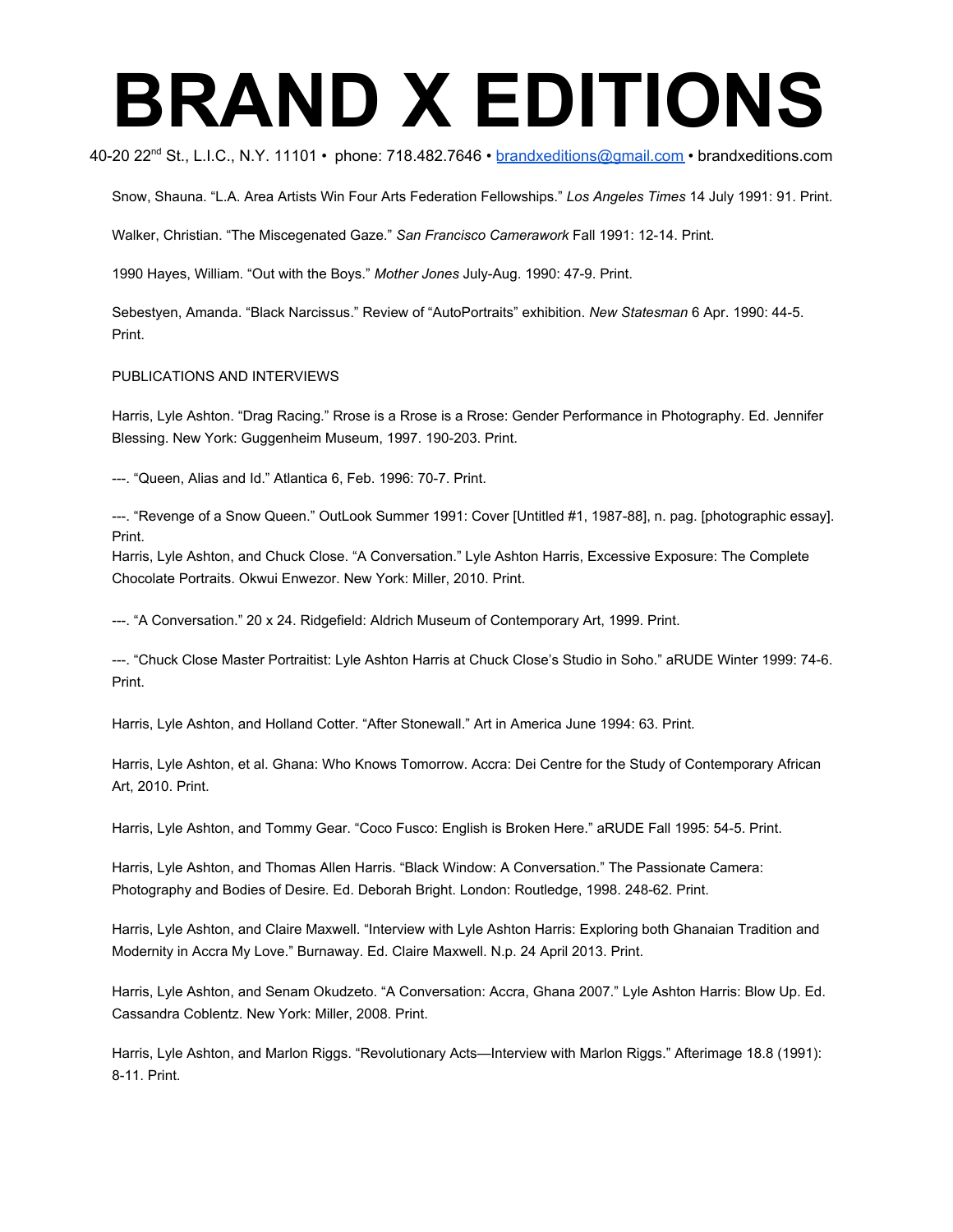40-20 22<sup>nd</sup> St., L.I.C., N.Y. 11101 • phone: 718.482.7646 • <u>[brandxeditions@gmail.com](mailto:brandxeditions@gmail.com)</u> • brandxeditions.com

Harris, Lyle Ashton, and Cindy Sherman. "The Sublime, The Grotesque, The Epic: Lyle Ashton Harris Interviews Cindy Sherman." aRUDE Spring 1999: 50-4. Print.

Harris, Lyle Ashton, and William Stern. "Pardon Our Appearance: Masculinity under Construction." Art Journal 56.2 (Summer 1997): 6-17. Print.

"Lye Ashton Harris." Citywide. WNYU, New York, 12 Apr. 2011. Radio.

#### MONOGRAPHS/CATALOGS FROM SOLO EXHIBITIONS

2017 Harris, Lyle Ashton. Today I Shall Judge Nothing That Occurs. New York: Aperture Foundation., 2017 Print.

2014 Harris, Lyle Ashton. Lyle Ashton Harris. Brussels: Maruani & Mercier Gallery, 2014 Print.

2010 Enwezor, Okwui. Lyle Ashton Harris, Excessive Exposure: The Complete Chocolate Portraits. New York: Miller and co., 2010. Print.

2008 Coblentz, Cassandra, ed. Lyle Ashton Harris: Blow Up. New York: Miller and co., 2008. Print. 2004 Smith, Anna Deavere. Lyle Ashton Harris. New York: Miller and co., 2004. Print.

1999 Klein, Richard, ed. 20 x 24. Ridgefield: Aldrich Museum of Contemporary Art, 1999. Print. 1998 Brookman, Philip, ed. Alchemy [collaboration with Thomas Allen Harris]. San Francisco:

New Langton Arts, 1998. Print.

1996 Gibbons, Sean, et al. Lyle Ashton Harris, Selected Photographs: The First Decade. Caracas: Centro de Arte Euroamericano, 1996. Print.

#### CATALOGS FROM GROUP EXHIBITIONS

2015 Harris, Lyle Ashton, and Storr, Robert, and Miller, Peter B. Nero su Bianco. Rome: >DEPART, 2015. Print. 2014 Haynes, Lauren. Ebony Jet and Contemporary Art. New York: The Studio Museum in Harlem, 2014. Print. 2013 Talmor, Ruti and Mussai, Renée. Glyphs: Acts of Inscription. Claremont, CA: Pitzer College Art Galleries

2010 Harris, Lyle Ashton, et al. Ghana: Who Knows Tomorrow. Accra: Dei Centre for the Study of Contemporary African Art, 2010. Print.

Iles, Chrissie. Off the Wall. New York: Whitney Museum: 2010.

Katz, Jonathan D., and David C. Ward. Hide/Seek: Difference and Desire in American Portraiture. Washington, DC:Smithsonian, 2010. Print.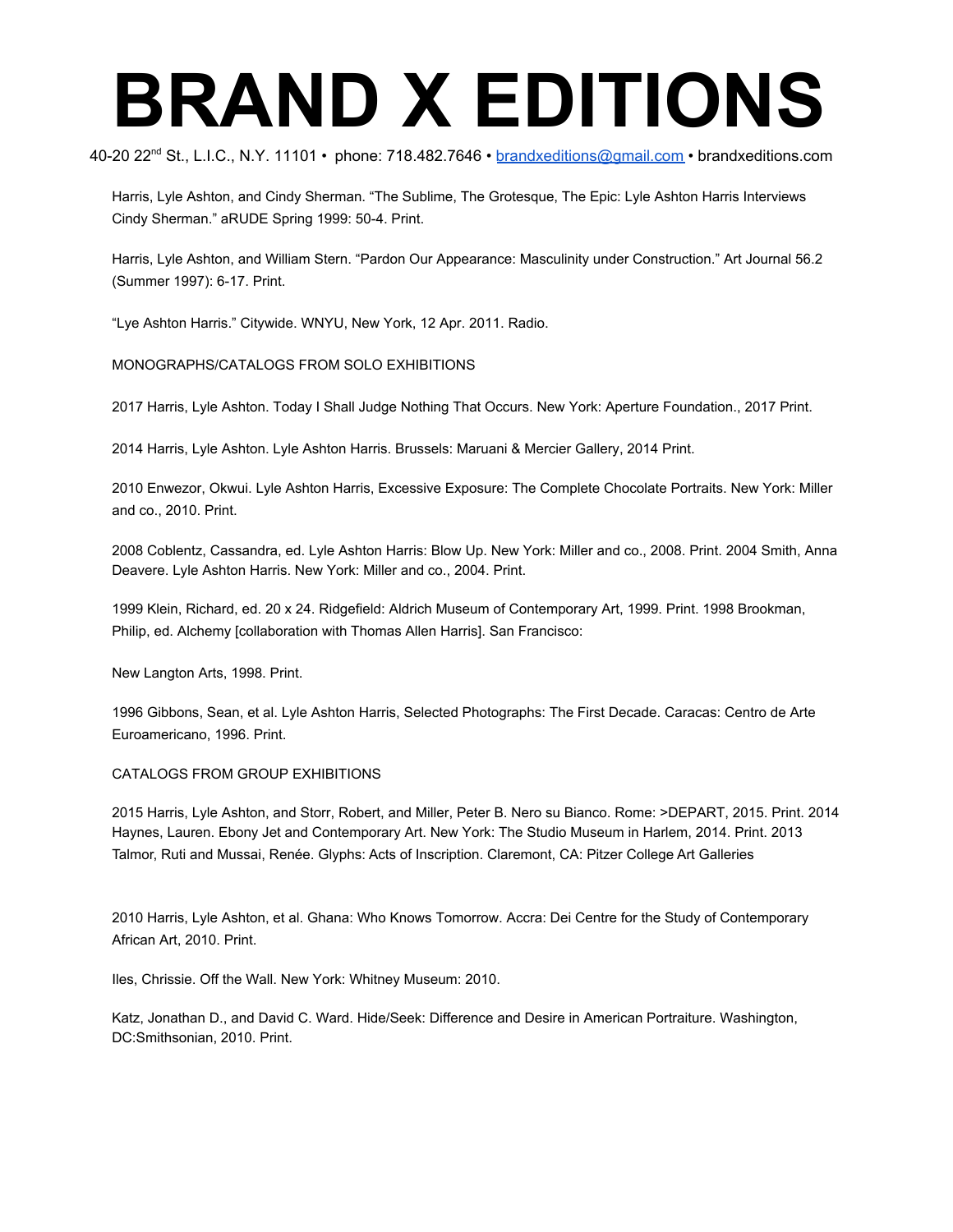40-20 22<sup>nd</sup> St., L.I.C., N.Y. 11101 • phone: 718.482.7646 • <u>[brandxeditions@gmail.com](mailto:brandxeditions@gmail.com)</u> • brandxeditions.com

Sims, Lowery and Leslie King-Hammond, eds. The Global Africa Project. New York: Museum of Arts and Design and Prestel Publishing, 2010. Print.

2009 Bedford, Christopher. Mixed Signals: Artists Consider Masculinity in Sports. Los Angeles: Los

Angeles County Museum of Art; New York: Independent Curators International, 2009. Print.

De Farcy, Elisabeth, and Francoise Chabbert. Kreyol Factory. Paris: Editions Gallimard, 2009. Print. 32-6.

2008 Wonbang, Kim. Busan Biennale 2008: Expenditure – As it is always and already excessive. Busan: Busan Bienniale Organizing Committee, 2008. Print.

2007 Storr, Robert, ed. 52nd Venice Biennale: Think with the Senses, Feel with the Mind. Venice: Marsilio Editori, 2007. Print.

2006 Enwezor, Okwui. The 2nd International Biennial of Contemporary Art of Seville – Unhomely: Phantom Scenes in Global Society. Seville: Fundacion BIACS, 2006. Print.

McKinnon, E. Luann, ed. Crossing the Line: African American Artists in the Jaqueline Bradley and Clarence Otis, Jr. Collection. Winter Park: Cornell Fine Arts Museum, 2006. Print.

Other Families. Turin: Palazzo Cavour, 2006. Print.

Rugoff, Ralph, ed. Shoot the Family. Bloomfield Hills: Cranbrook Art Museum, 2006. Print.

2005 Binni, Lanfranco, et al., eds. Identità & Nomadismo. Siena: Regione Toscana, 2005. Print. Oliver, Valerie Cassell, ed. Double Consciousness: Black Conceptual Art Since 1970. Houston: Contemporary Arts Museum, 2005. Print.

Orlando, Margo. Remixed Collections. Bronx: Bronx Museum of the Arts, 2005. Print.

2004 Hodges, Bill. "Lyle Ashton Harris." African-American Artists-IV. New York: Bill Hodges Gallery, 2004. 46-49. Print.

Storr, Robert. SITE Santa Fe's Fifth International Biennial, Disparities and Deformations: Our Grotesque. Sante Fe: Distributed Art Publishers, 2004. Print.

2003 Felshin, Nina. The Alumni Show: In Celebration of the Thirtieth Anniversary of the Center for the Arts. Wesleyan: Wesleyan UP, 2003. Print.

Fusco, Coco, and Brian Wallis. Only Skin Deep: Changing Visions of the American Self. New York: Abrams, 2003. Print.

Ilesanmi, Olukemi. The Squared Circle: Boxing in Contemporary Art. Minneapolis: Walker Art Center, 2003. Print.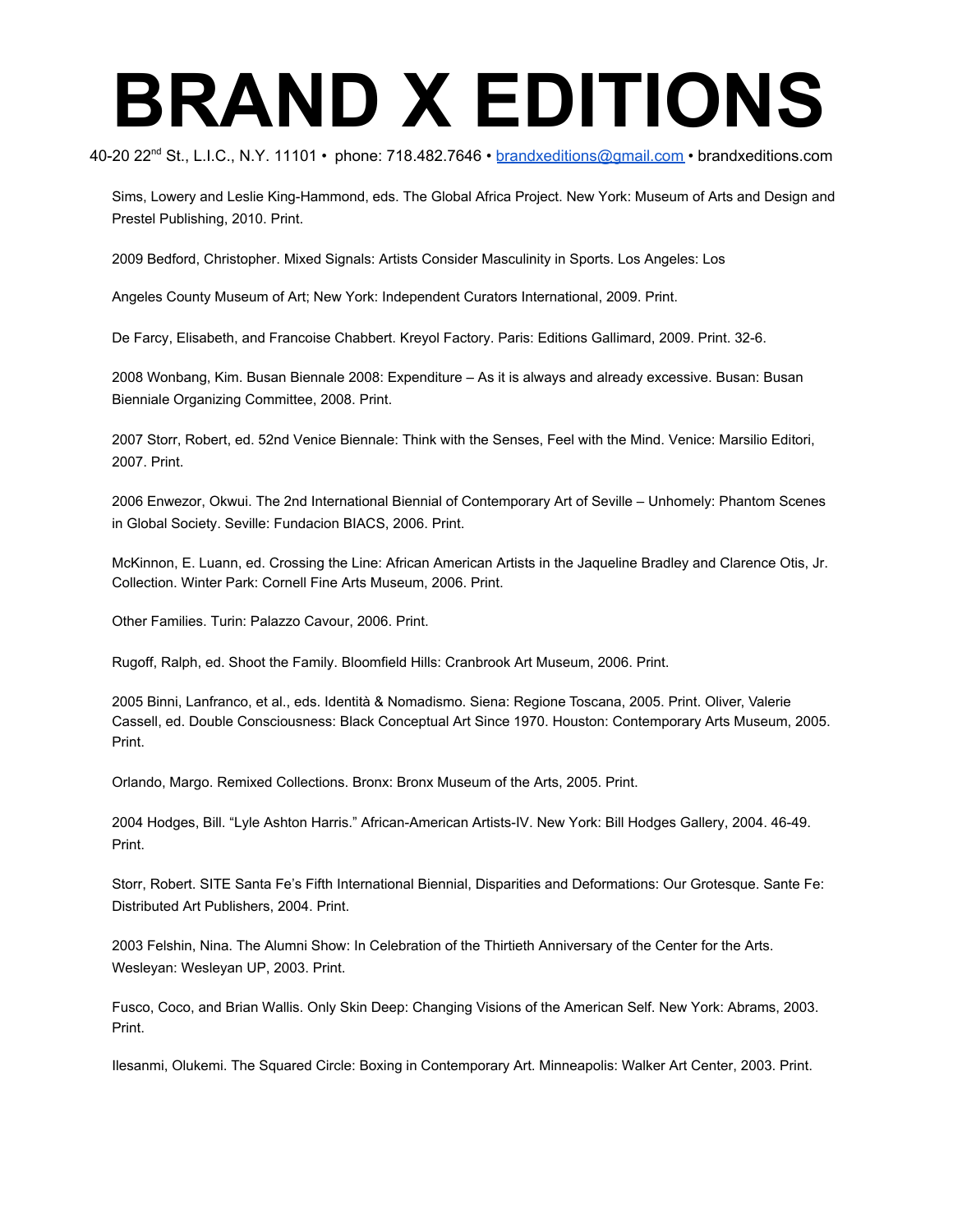40-20 22<sup>nd</sup> St., L.I.C., N.Y. 11101 • phone: 718.482.7646 • <u>[brandxeditions@gmail.com](mailto:brandxeditions@gmail.com)</u> • brandxeditions.com

Smalls, Jane. American Art: Voicing New Critical Perspectives. Washington DC: Smithsonian, 2003. Print. Zabunyan, Elvan. Love Supreme. Rennes: La Criée Centre d'Art Contemporain, 2003. Print.

2002 Andrews, Richard, et al. Short Stories on Photography: The Joseph and Elaine Monsen Collection at the Henry Art Gallery. Seattle: Henry Art Gallery, 2002. Print.

2001 Blumberg, Linda, ed. Fine Arts 2001: American Academy in Rome. Rome: American Academy in Rome, 2001. Print.

Willis, Deborah. Reflections in Black: A History of Black Photographers 1840 to the Present. New York: Norton, 2001. Print.

2000 Glenn, Constance W., and Janet Fitch. Double Vision: Photographs from the Strauss Collection. Long Beach: U Art Museum, 2000. Print.

Kwang-su, Oh. Man & Space: Kwangju Biennale 2000. Kwangju: Kwangju Biennale Press, 2000. Print. Murayama, Keiko. Masterminds of Mode: International Fashion Festival in Japan. Tokyo: Kiro Ikeda, 2000. Print.

1999 Brunswicker, Christina, and Frank Wagner. Les Mondes du Sida: Entre Resignation et Espoir. Geneva: Centre d'Art Contemporain, 1999. Print.

Isaak, Jo Anna. Looking Forward, Looking Black. Geneva: Hobart and William Smith College, 1999. Print. Perree, Rob. Postcards from Black America. Breda: De Beyerd Center of Contemporary Art, 1999. Print. Sobieszek, Robert A. Ghost in the Shell: Photography and the Human Soul, 1850 – 2000. Los Angeles: Los Angeles County Museum of Art, 1999. Print.

1997 Blessing, Jennifer. Rrose is a Rrose is a Rrose: Gender Performance in Photography. New York: Guggenheim, 1997. Print.

Decter, Joshua. A/drift. Annandale-on-Hudson: Bard College Center for Curatorial Studies, 1997. Print. Rugoff, Ralph, et al. Scene of the Crime. Los Angeles: Hammer Museum; Cambridge: MIT P. 1997. Print.

1996 Walker, Hamza, et al. Kunsthalle Basel: Persona. Chicago: Renaissance Society, 1996. Print.

Zaya, Octavio, and Anders Michelsen. Interzones: A Work in Progress. Copenhagen: Tabapress, 1996. Print.

1995 Bailey, David A. Mirage: Enigmas of Race, Difference, and Desire. London: Institute of Contemporary Arts, 1995. Print.

Cohen, Michael, et al. Narcissistic Disturbance. Los Angeles: Otis College of Art and Design, 1995. Print.

De Salvo, Donna. Face Value: American Portraits. Southampton: Parrish Art Museum, 1995. Print.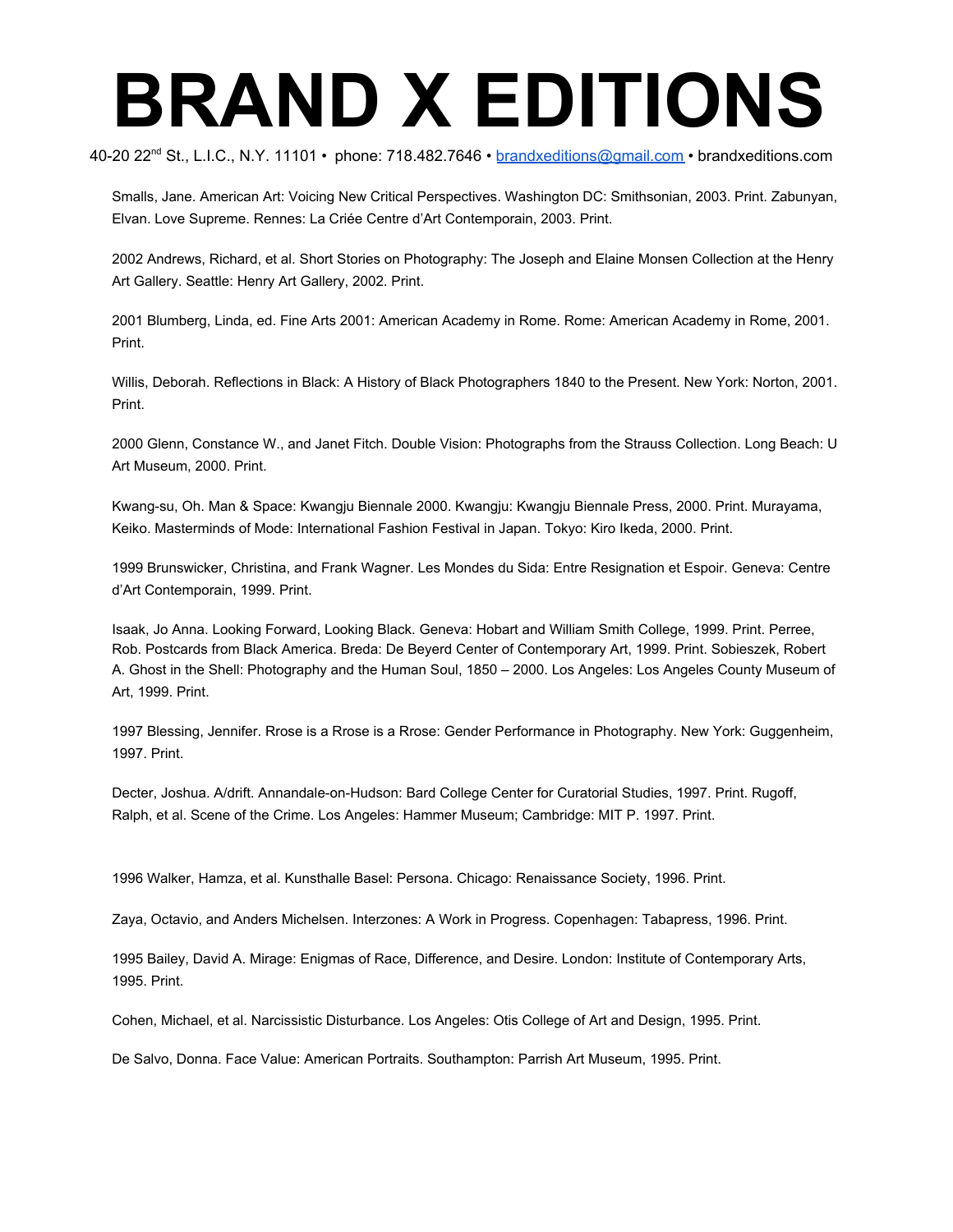40-20 22<sup>nd</sup> St., L.I.C., N.Y. 11101 • phone: 718.482.7646 • <u>[brandxeditions@gmail.com](mailto:brandxeditions@gmail.com)</u> • brandxeditions.com

Lipasti, Teemu, and Pastis Oy. Desire - Borealis 7. Helsinki: Helsinki City Museum and The Nordic Arts Centre, 1995. Print.

Lord, Catherine. Pervert. Irvine: University of California Irvine Art Gallery, 1995. Print.

Maxwell, Douglas F. Inside Out: Psychological Self Portraiture. Ridgefield: Aldrich Museum of Contemporary Art, 1995. Print.

Perchuk, Andrew, and Helen Posner. Masculine Masquerade. Cambridge: MIT P, 1995. Print.

Rinder, Lawrence, et al., eds. In a Different Light. Berkeley: Berkeley Art Museum and Pacific Film Archive, 1995. Print.

1994 Ayers, Ann. Sincerity and Other Peccadillos: LAX/'94, The Los Angeles Exhibition. Los Angeles: Gallery at Barnsdall Art Park, 1994. Print.

Golden, Thelma*. Black Male: Representations of Masculinity in Contemporary American Art*. New York, NY: Abrams, 1994. Print.

1993 Berger, Maurice. Ciphers of Identity. Baltimore: Fine Arts Gallery, U of Maryland, 1993. Print. Ferguson, Bruce, et al. Dress Codes. Boston: Institute of Contemporary Art, 1993. Video. Wallace, Keith. In This World. Vancouver: Contemporary Art Gallery, 1993. Print.

1992 Wagner, Frank. Schwarze Kunst: Konzepte zu Politik und Identitat. Berlin: Neue Gesellschaft für Bildende Kunst, 1992. Print.

1991 Rugoff, Ralph. Presenting Rearwards. Los Angeles: Rosamund Felsen Gallery, 1991. Print.

GRANTS, FELLOWSHIPS, RESIDENCIES, AWARDS

2018 Vanguard Award, Visual AIDS

Courage and Creativity Award, AFRICA'SOUT

2017 Gold Rush Awards Honoree

Rush Philanthropic Arts Foundation

2016 John S. Guggenheim Fellow

John S. Guggenheim Memorial Foundation, New York, NY

2015 Artist in Residence

Nirox Foundation, Krugersdorp, South Africa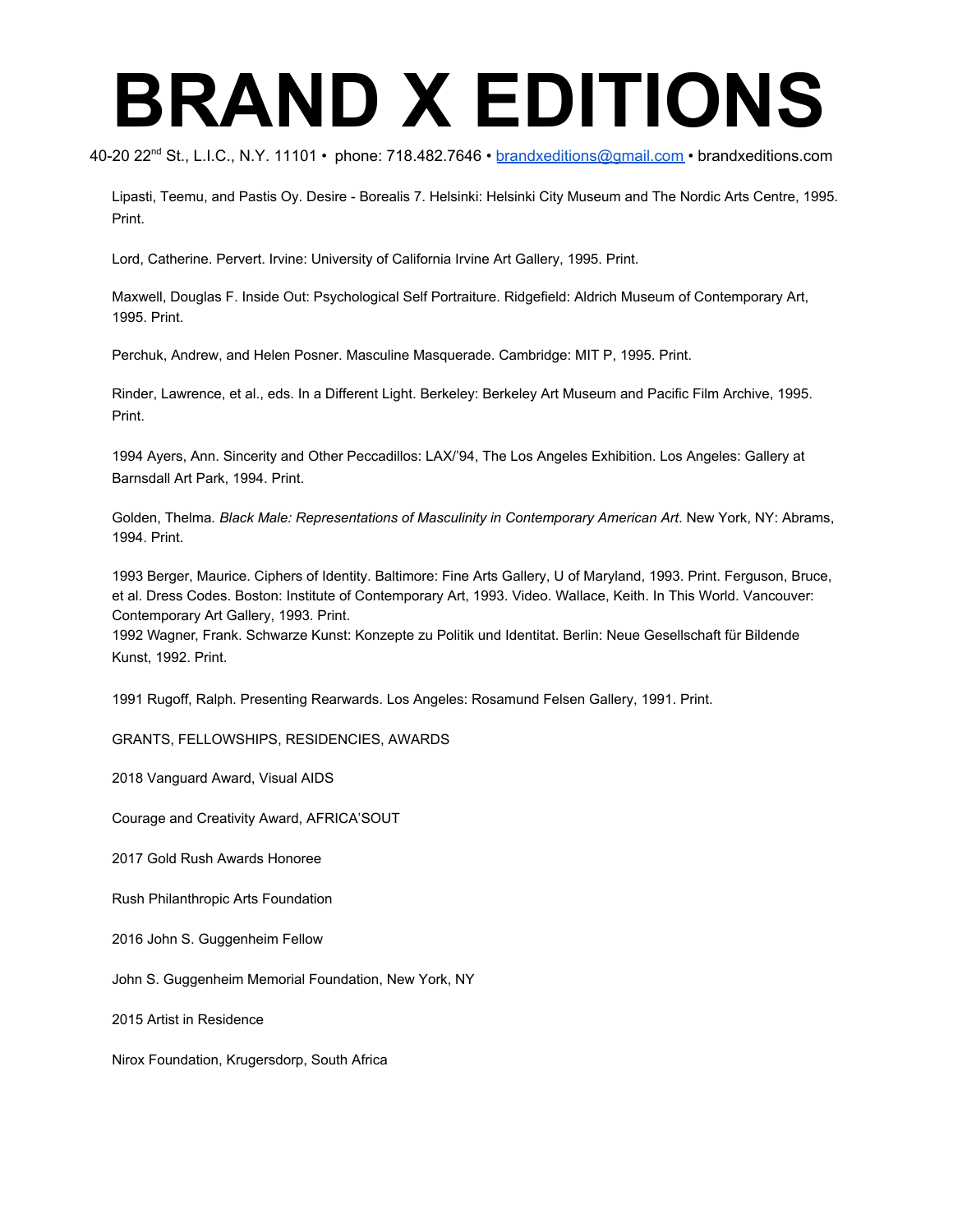40-20 22<sup>nd</sup> St., L.I.C., N.Y. 11101 • phone: 718.482.7646 • <u>[brandxeditions@gmail.com](mailto:brandxeditions@gmail.com)</u> • brandxeditions.com

2014 The David C. Driskell Prize

2013 Global Research Initiative Visual Arts Initiative

2011 Steinhardt Summer Research Fund

2010 Steinhardt Summer Research Fund Steinhardt Professional Development Fund

2009 Steinhardt Summer Research Fund Goddard Award

Steinhardt Professional Development Fund 2008 Steinhardt Summer Research Fund

2000 Rome Prize Fellowship

Harold M. English/Metropolitan Museum of Art – Jacob H. Lazarus Fellowship in Visual Arts Residency at the American Academy in Rome (Sept. – July 2000)

American Photography Award

Society of Publication Designers Merit Award

1996 Banff Art Center Residency Fellowship, Alberta, Canada 1995 Art Matters Grant

1993 Art Matters Grant

1992 Brody Arts Fund Fellowship

1991 National Endowment for the Arts Regional Fellowship for the Visual Arts Art Matters Grant

PUBLIC COLLECTIONS

Davison Art Center, Wesleyan University, Middletown, CT

The Getty Museum, Los Angeles, CA

Guggenheim Museum, New York, NY

High Museum of Art, Atlanta, GA, The Israel Museum, Jerusalem Jerusalem, Israel, JPMorgan Chase Art Collection, New York, NY Los Angeles County Museum of Art, Los Angeles, CA

Museo de Arte Contemporáneo de Castilla y León, León, Spain Museum of Contemporary Art, Los Angeles, CA

Museum of Contemporary Art, San Diego, CA

Museum of Modern Art, New York, NY